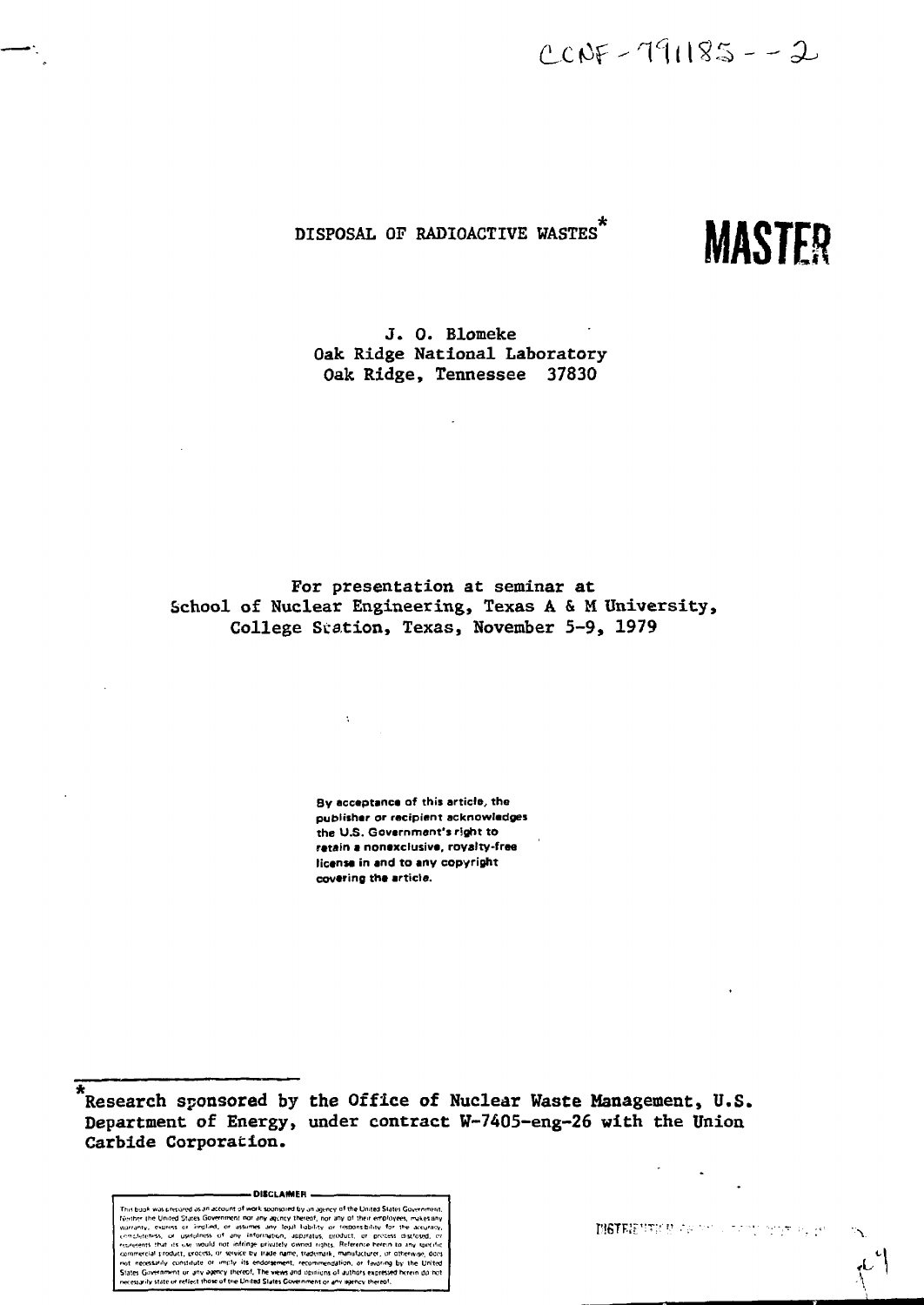#### **DISPOSAL OF RADIOACTIVE WASTES**

- **1. Introduction DWG 79-1661. As discussed in Lecture 2, all of the principal types of radioactive wastes are generated in fuel reprocessing plants. Success in managing those wastes should offer the key to handling the wastes from virtually all other sources. We have discussed the origin, nature and methods of treatment for these wastes. Today I would like; to very briefly review the management approach, then devote the remainder of my time to a discussion of the disposal requirements options that are available.**
- **2. Fuel Reprocessing Waste Management DWG 70-1494.**

**2.1 Gaseous waste management**

- **Methods must be developed to immobilize <sup>3</sup>H, a5Kr, i29 I , perhaps <sup>14</sup>C**
- Storage of  $^{85}$ Kr and  $^{3}$ H for 1 to 2 centuries;  $^{129}$ I and  $^{14}$ **must be isolated, or diluted and dispersed**
- **2.2 Liquid wastes given multistep treatment**
- **2.3 Solid wastes**
	- **TRU to repository; beta, gamma to land burial**
	- **Compaction, incineration, and solidification methods are under development**
- **2.4 All types require packaging and shipment prior to disposal.**
- **3. Beneficial Uses of Wastes. I would like to depart briefly to address an issue that is frequently raised whenever waste management is . discussed — that of the beneficial utilization of radioactive wastes. There are a wide variety of possible uses for many of the fission products and heavy-element isotopes found in the spent fuel from nuclear reactors. Many proposals have been made for using specific isotopes, the bulk solidified high-level wastes, and even the unprocessed spent fuel for heat and radiation sources. Also, some of the fission products have potential industrial value as mineral resources. From the standpoint of nuclear waste management, however, it must be kept in mind that the beneficial utilization of wastes or waste constituents does not represent an end in itself, but must be considered as only another form of interim storage. The sharpness of the separations that are achievable by present technology is insufficient to permit materially altering the disposal requirements of the waste residuals; and, after the useful potential of the separated components has been realized, the requirements for their ultimate disposal likewise remain virtually unchanged. Finally, the large-scale recovery of specific constituents from wastes, preparation into forms suitable for use, and distribution over wide sectors of the country must be carefully assessed, since they have a number of adverse impacts on waste management.**

**Research sponsored by the Office of Nuclear Waste Management, U.S. Department of Energy, under contract W-7405-eng-26 with the Union Carbide Corporation.**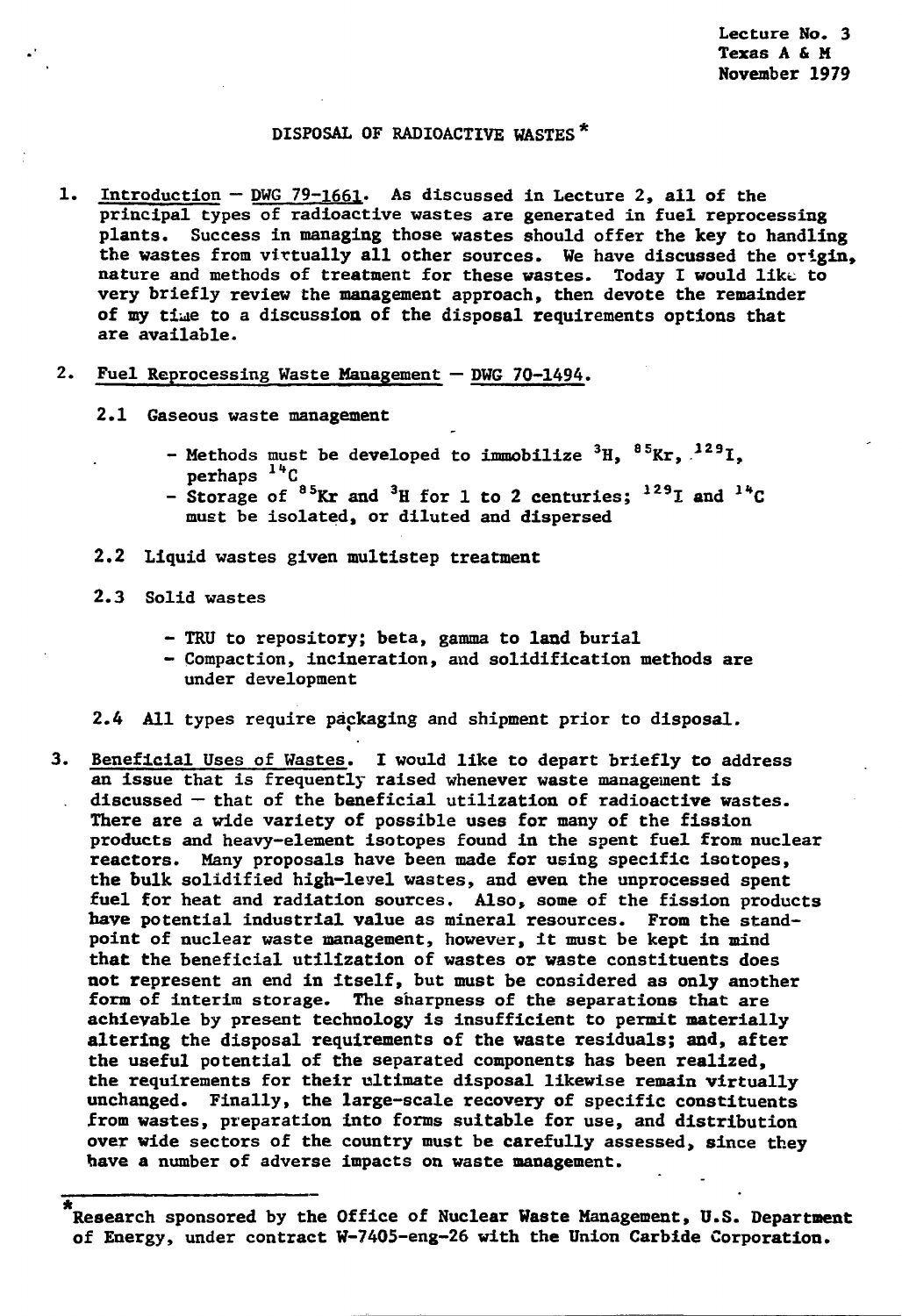- **3.1 Important considerations DWG 79-1662.**
- **3.2 We conclude that any large-scale use of waste or waste constituents should be based on a detailed cost-risk-benefit analysis that considers the risk of radiation exposure to man in contrast to economic value of the particular beneficial use and any additional costs to fuel reprocessing and waste management.**
- **4. Interim Solid Stora.se. Required for all transuranium wastes presently because final repositories have not been demonstrated. They are also needed for storage of spent fuels.**
	- **4.1 Sealed storage cask concept DWG 74-6122. A "fail-safe" concept for long-term (M.00-year) storage.**
	- **4.2 Sealed cask storage array DWG 74-6124. Casks placed on 25-ft centers would require 1000-1200 acres of land in year 2000.**
	- **4.3 Air-cooled vault DWG 74-6121.**
	- **4.4 Water basin DWG 74-6123. Method currently in use for short-term (^20 years) use.**
	- **4.5 Low- and intermediate-level TRU wastes are non-heat-generating materials and are currently being stored in various types of surface facilities at DOE sites pending resolution of a final isolation site.**
- **5. Transportation. Radioactive materials are shipped only in solid forms,** with the exception of minor quantities of <sup>55</sup>Kr and tritium. Hundreds **of thousands of such shipments have taken place over the past 30 to 40 years without any serious exposures to man and this is an unparalled record~in~the history"of transporting hazardous materials.**
	- **5.1 Low-level wastes. Shipped in unshielded or lightly-shielded drums and crates by both rail and motor freight to shallow-land burial grounds.**
	- **5.2 High-level waste cask (conceptual) DWG 71-3841.**
		- **100 tons, 8 to 10 in. Pb or Fe, 4 to 6 in. H20 - Fin? dissipate up to 40 kW**
	- **5.3 Low-level TRU waste (15 million ft<sup>3</sup> exists; another 10 million expected by year 2000).**
		- **Pelletized DWG 70-9015 - ATMX car — PHOTO 99351. Weighs 60 tons, takes a 60-ton payload**
	- **5.4 Noble-gas .shipment cask (conceptual) DWG 71-3839.**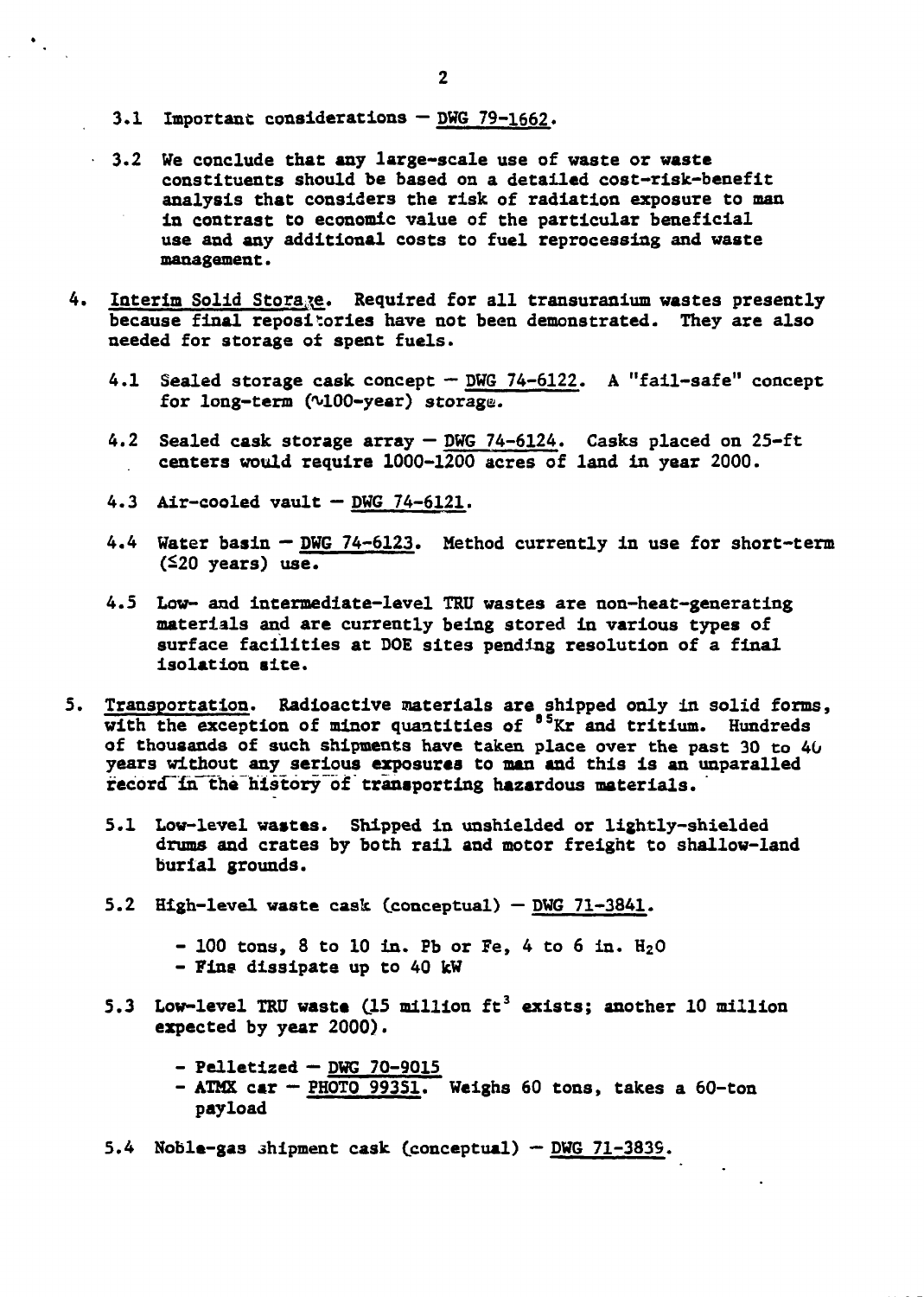- **6. Disposal Methods. The only wastes currently being disposed of ar« low-level wastes and tritium from reactors; all the other types are being stored while final disposal options are being evaluated.**
	- **6.1 Low-level wastes are disposed of in shallow-land burial grounds or at Oak Ridge National Laboratory by hydrofracturing into a shale formation several hundred feet below the surface.**
		- **-• Location of burial sites DWG-12267. Six commercial sites, however only Barnwell, Beatty, and Richland are in operation. Others have been closed because of public concern over their operations.**
		- **Photo of burial trench PHOTO 97988. Over 50 million ft<sup>3</sup> DOE waste and 16 million ft\* of commercial waste have been buried using about 1000 acres of land. By the year 2000, the land requirements will be more than doubled if present burial techniques are continued.**
		- **Hydrofracturing DWG 63-3830. In use at ORNL and can be applied to pelletized solids.**
	- **6.2 Other disposal methods in use or under development for low- and intermediate-level wastes**
		- **Excavated caverns PHOTO 4099-78**
		- **Disposal in Germany PHOTO 1192-74**
		- **Disposal in matrix holes PHOTO 4098-78. For LL or LL TRU wastes**
		- **Disposal in solution-mined cavity DWG 76-12R1. Proposed for direct disposal of low- and intermediate-level wastes by Germany**
	- **6.3 High-level and low-level TRU wastes are the greatest challenge because of their heat dissipation and their very long-term isolation requirements.**
		- **6.3.1 Possibilities for long-term storage/disposal DWG 74-12661R1. Storage implies easy retrieval; disposal implies retrieval with difficulty, if at all. Disposal in geologic formations using conventional mining techniques is considered to be the best near-term option.**
		- **6.3.2 Locations of major geologic formations of interest.**
			- **Salt deposits OWI-76-25**
			- **Argillaceous formations DWG 74-1641**
			- **Crystalline and volcanic rocks DWG 75-17300**
		- **6.3.3 Advantages of salt formations for disposal LR-DWG 61939R1**
			- **Proposed location of Waste Isolation Pilot Plant (WIPP) in New Mexico - DWG 73-69R1**
			- **Concept of repository DWG 73-924**
			- **Photo of excavations in salt PHOTO 3274-75 -**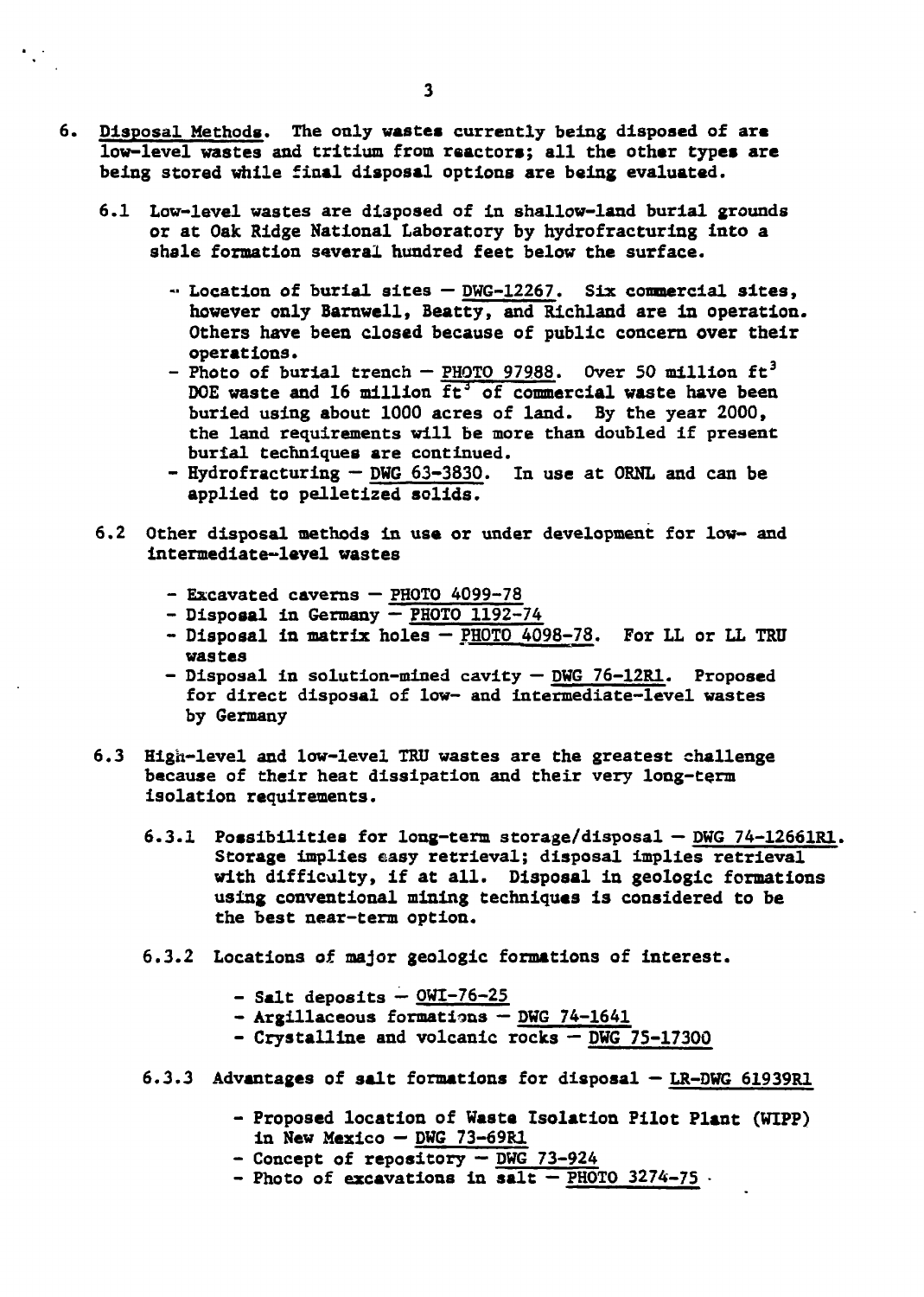### 7. Present U.S. RD&D Program in Waste Isolation

- **DOE Waste Isolation Program Elements DWG 79-627**
- **WIPP DWG 79-628**

 $\hat{\gamma}_{\alpha}$ 

- **Pasco Basin Basalt DWG 79-629**
- **Nevada Teat Site DWG 79-630**
- **ONWI Program DWG 79-631**
- **Foreign Programs DWG 79-632**

 $\mathcal{O}(\mathcal{O}(\log n))$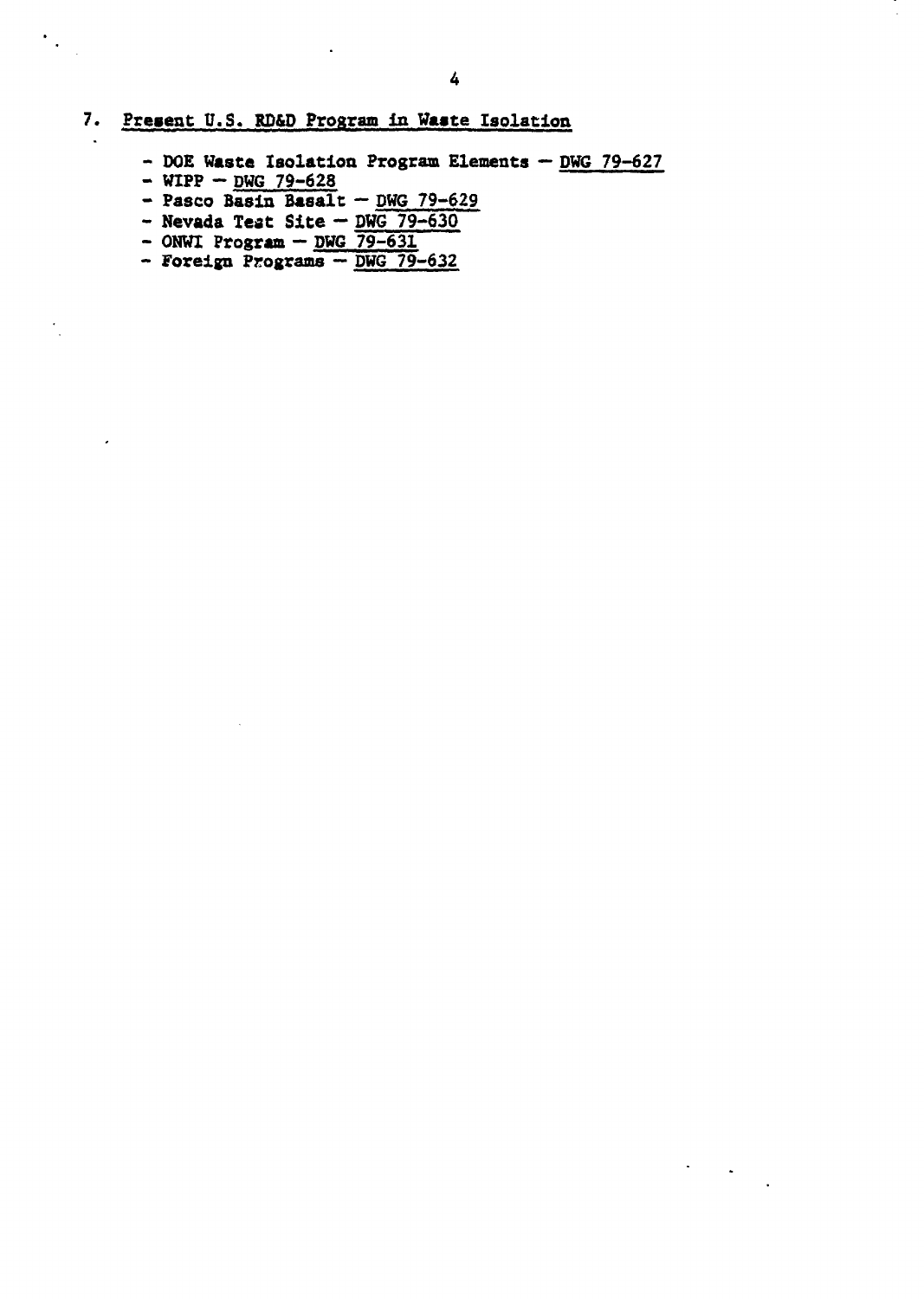# **SOURCES OF RADIOACTIVE WASTES**

 $\ddot{\phantom{0}}$  .

|                                | FUEL PREPARATION<br>AND FABRICATION | <b>REACTOR</b><br><b>OPERATION</b> | <b>FUEL</b><br><b>REPROCESSING</b> |
|--------------------------------|-------------------------------------|------------------------------------|------------------------------------|
| SPENT FUEL                     |                                     | X                                  |                                    |
| TRANSI'RANIUM                  |                                     |                                    |                                    |
| <b>HIGH-LEVEL</b>              |                                     |                                    | X                                  |
| <b>CLADDING HULLS</b>          |                                     |                                    | X                                  |
| INT.-LEVEL                     |                                     |                                    | X                                  |
| LOW-LEVEL                      | $\mathsf{X}$                        |                                    | X                                  |
| NON-TRANSURANIUM               |                                     |                                    |                                    |
| NOBLE GASES (85 <sub>KR)</sub> |                                     | $\boldsymbol{X}$                   | X                                  |
| IODINE (1291)                  |                                     |                                    | $\boldsymbol{\chi}$                |
| CARBON-14                      |                                     | $\boldsymbol{X}$                   | X                                  |
| TRITIUM                        |                                     | $\boldsymbol{X}$                   | X                                  |
| LOW-LEVEL                      |                                     | Χ                                  | X                                  |

**1**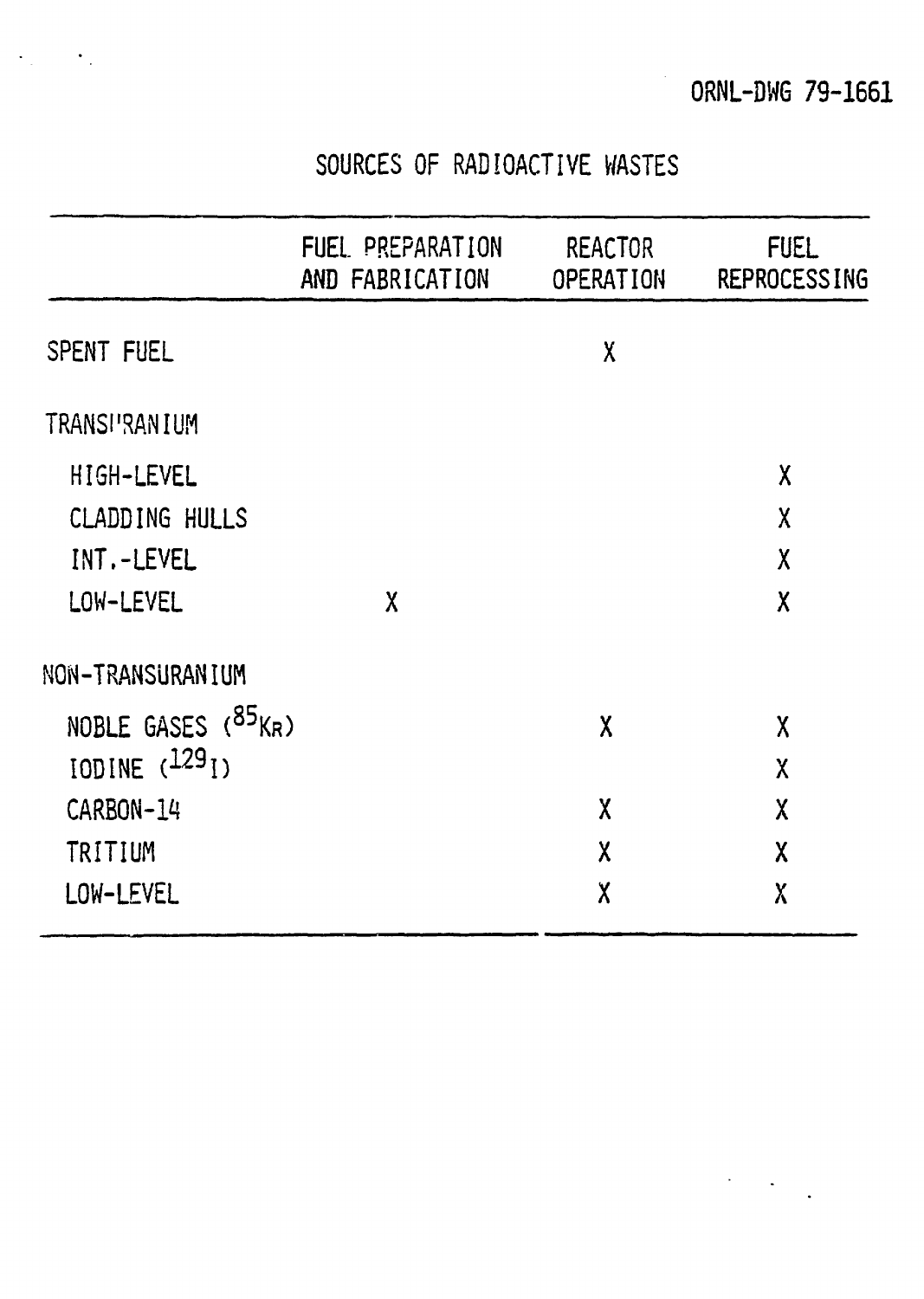$\bullet$ 



MANAGEMENT OF WASTES FROM REPROCESSING SPENT FUELS

 $\sim$ 

 $\mathbf{r}$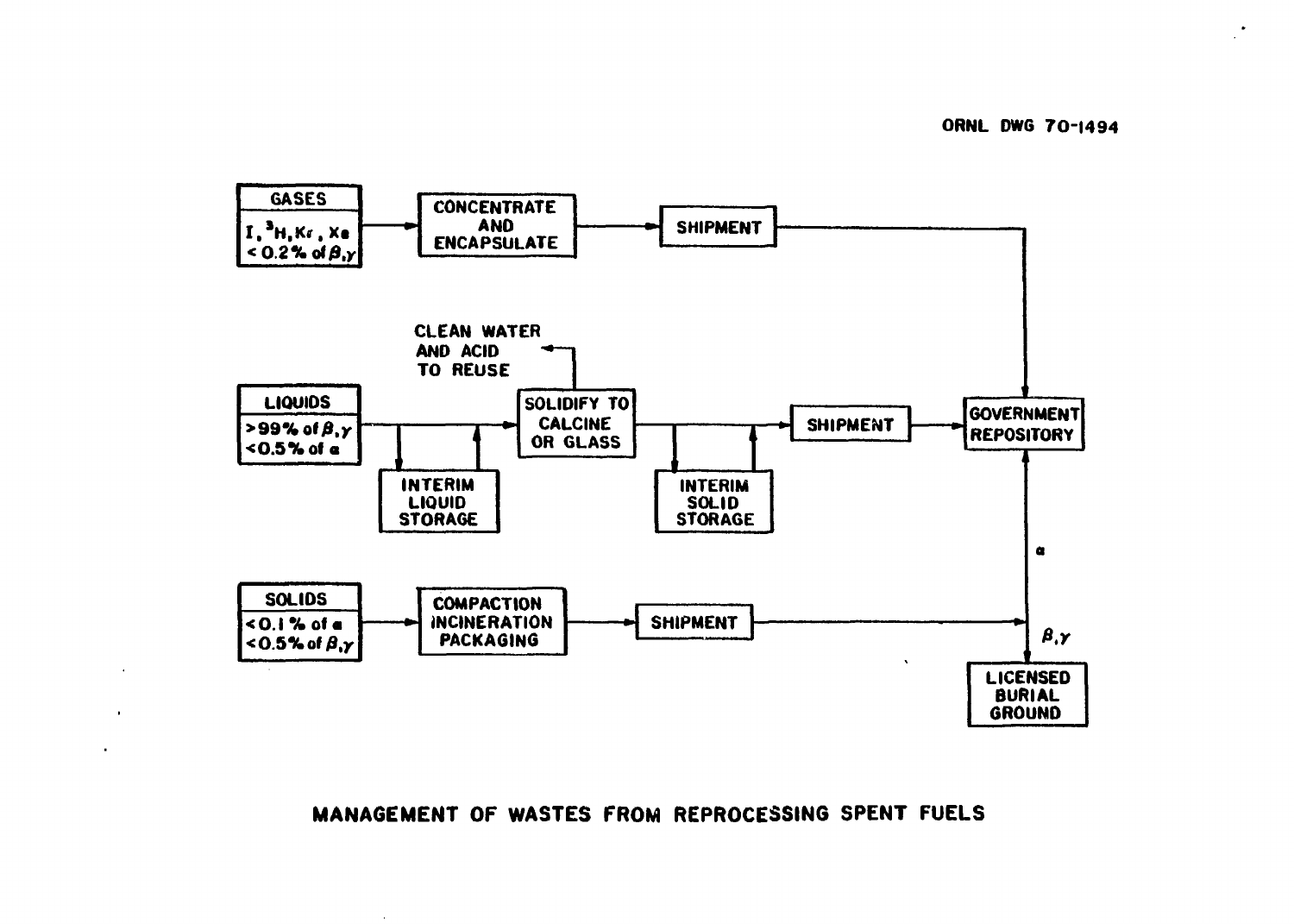$\mathcal{L}_{\text{max}}$  .

# **CONSIDERATIONS RELATIVE TO BENEFICIAL USE OF WASTE CONSTITUENTS**

- 1. INCREASED GENERATION OF SECONDARY WASTES
- **2. INCREASED TRANSPORTATION REQUIREMENTS**
- **3. INCREASED RISK QF RADIATION EXPOSURE**
- **4. INCREASED ACCOUNTABILITY REQUIREMENTS**
- **5. UNCERTAIN ECONOMICS**

 $\mathcal{F}_{\mathcal{A}}$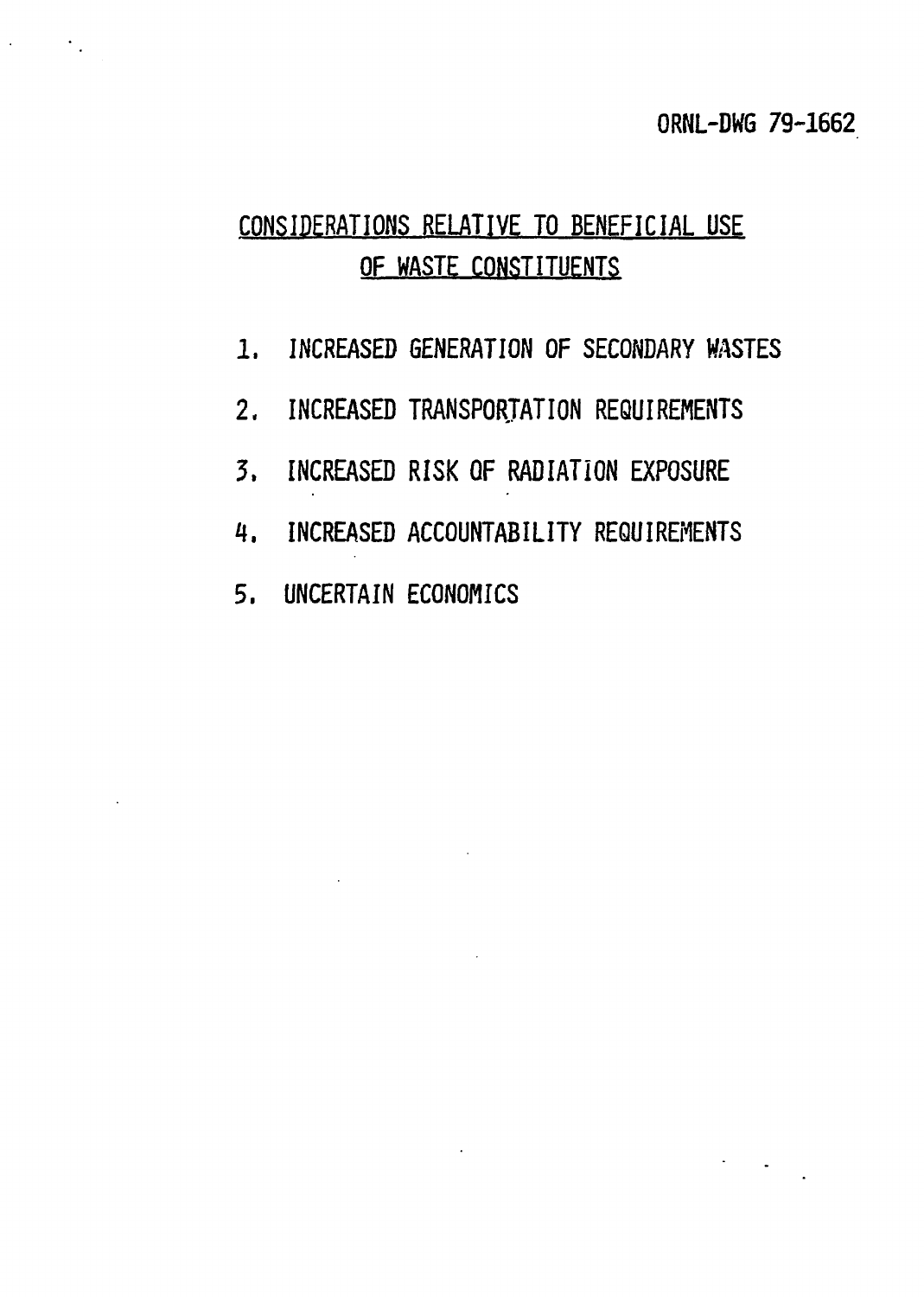#### **SEALED STORAGE CASK CONCEPT**

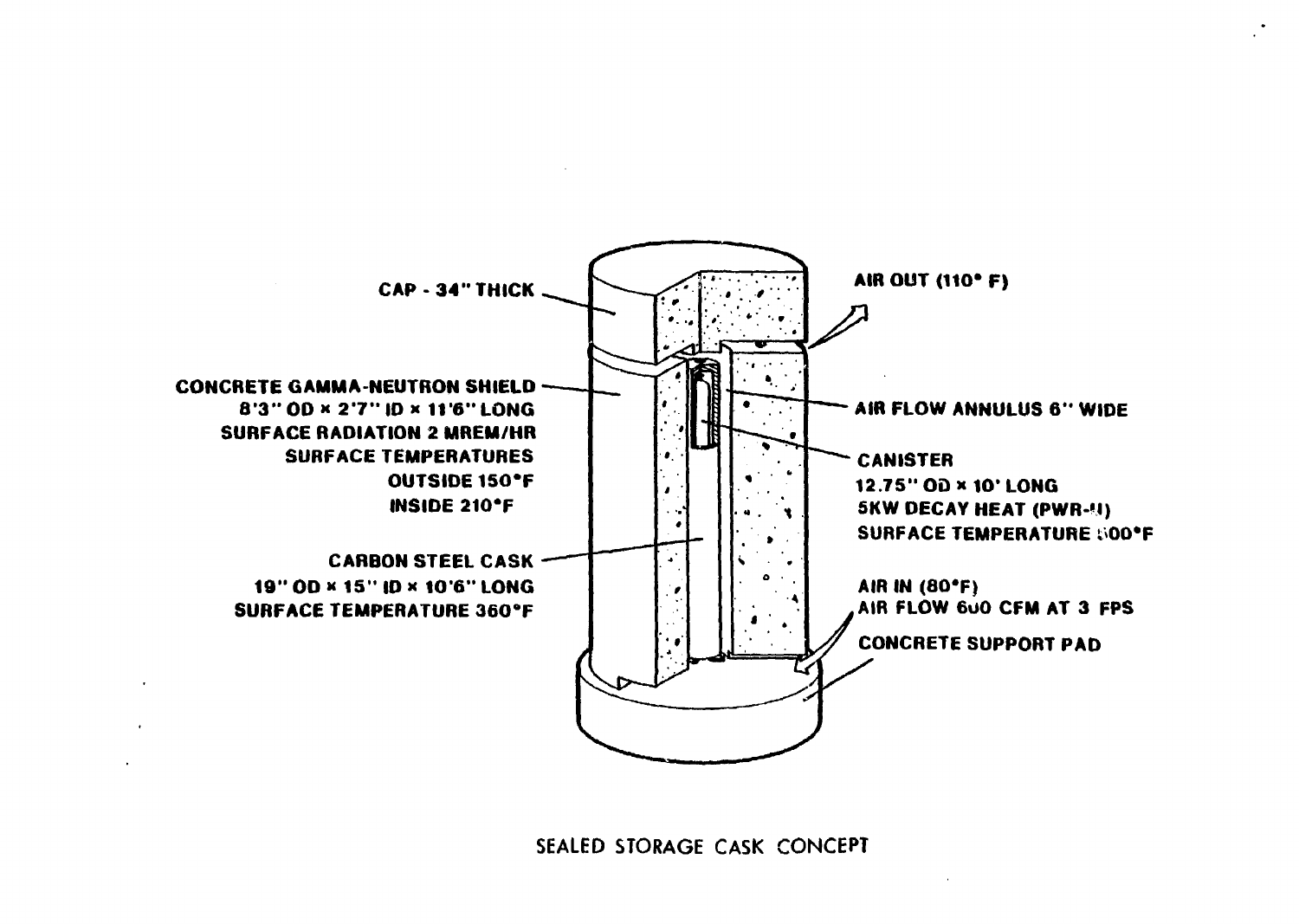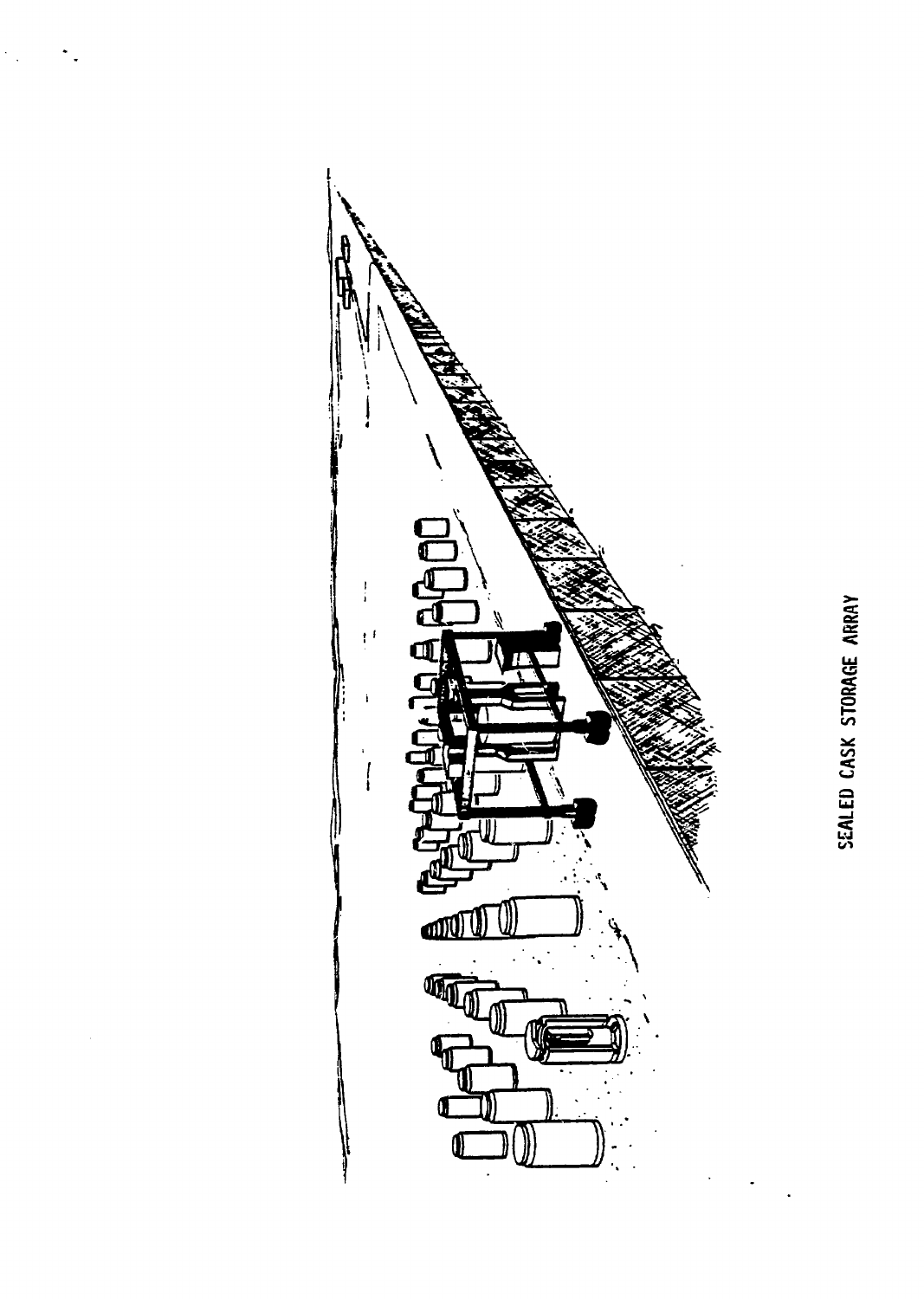

**AIR-COOLED VAULT CONCEPT**

some med a tring wider to a trial till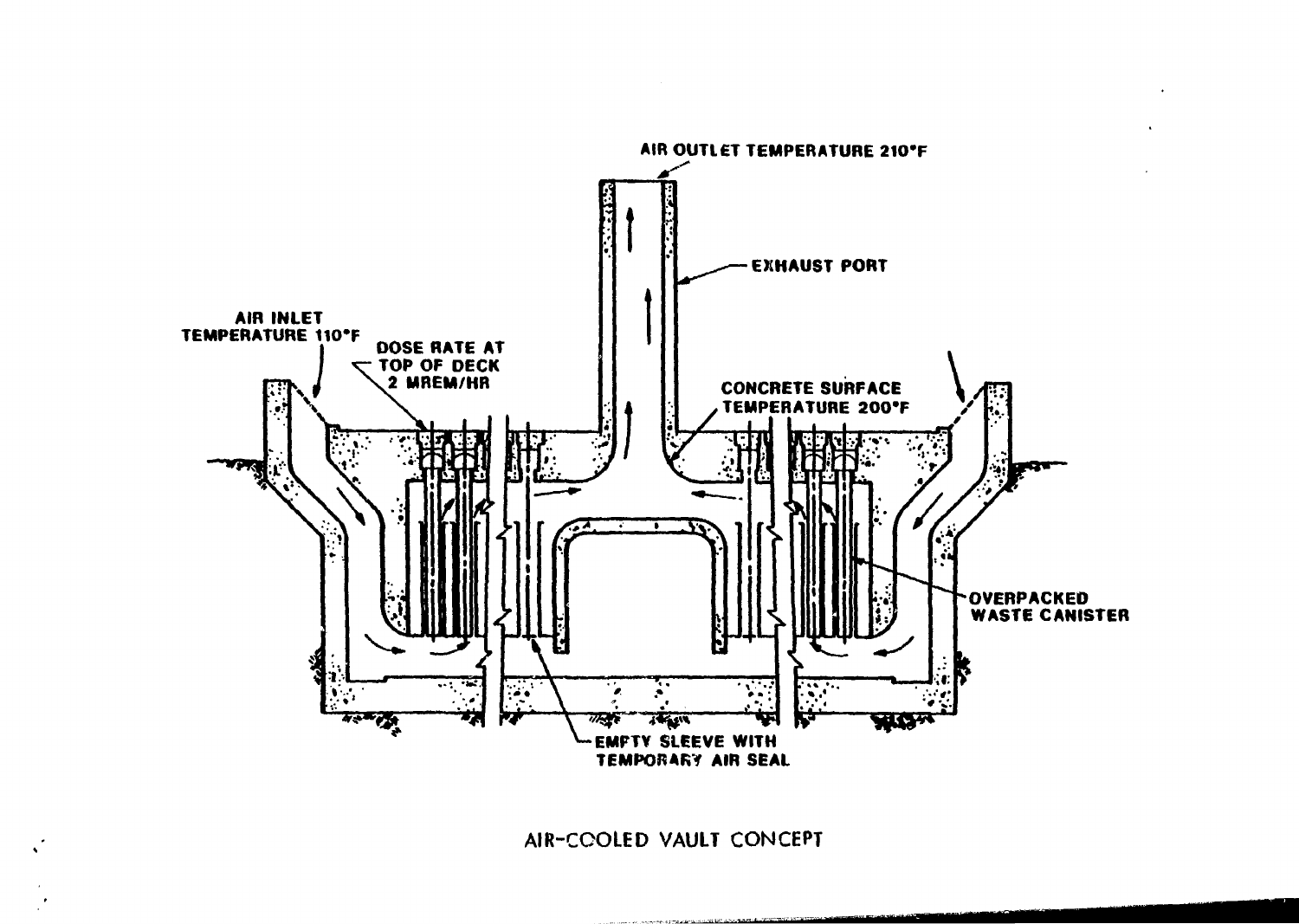

**WATER BASIN CONCEPT**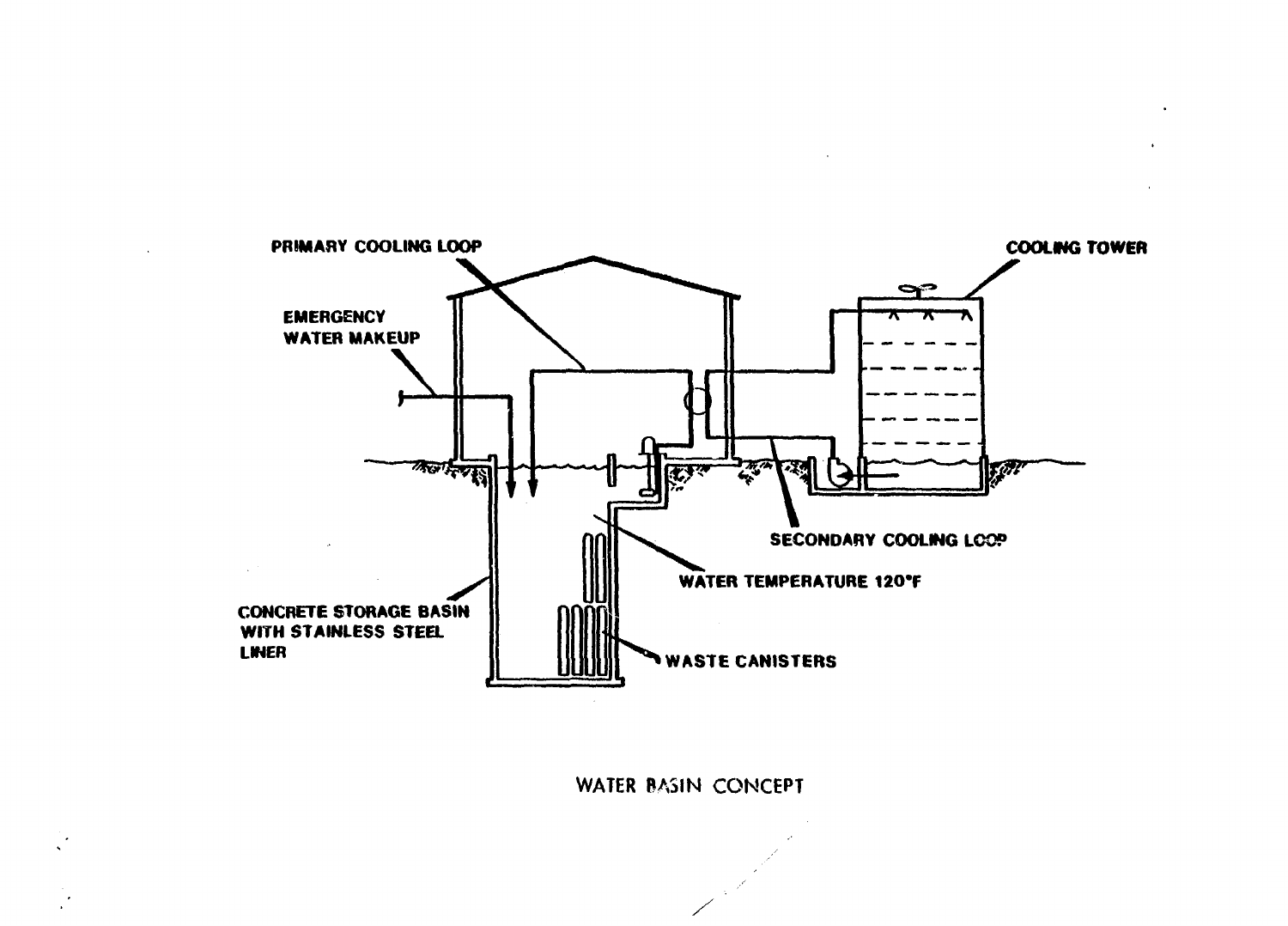$\mathcal{L}^{\bullet}$ 

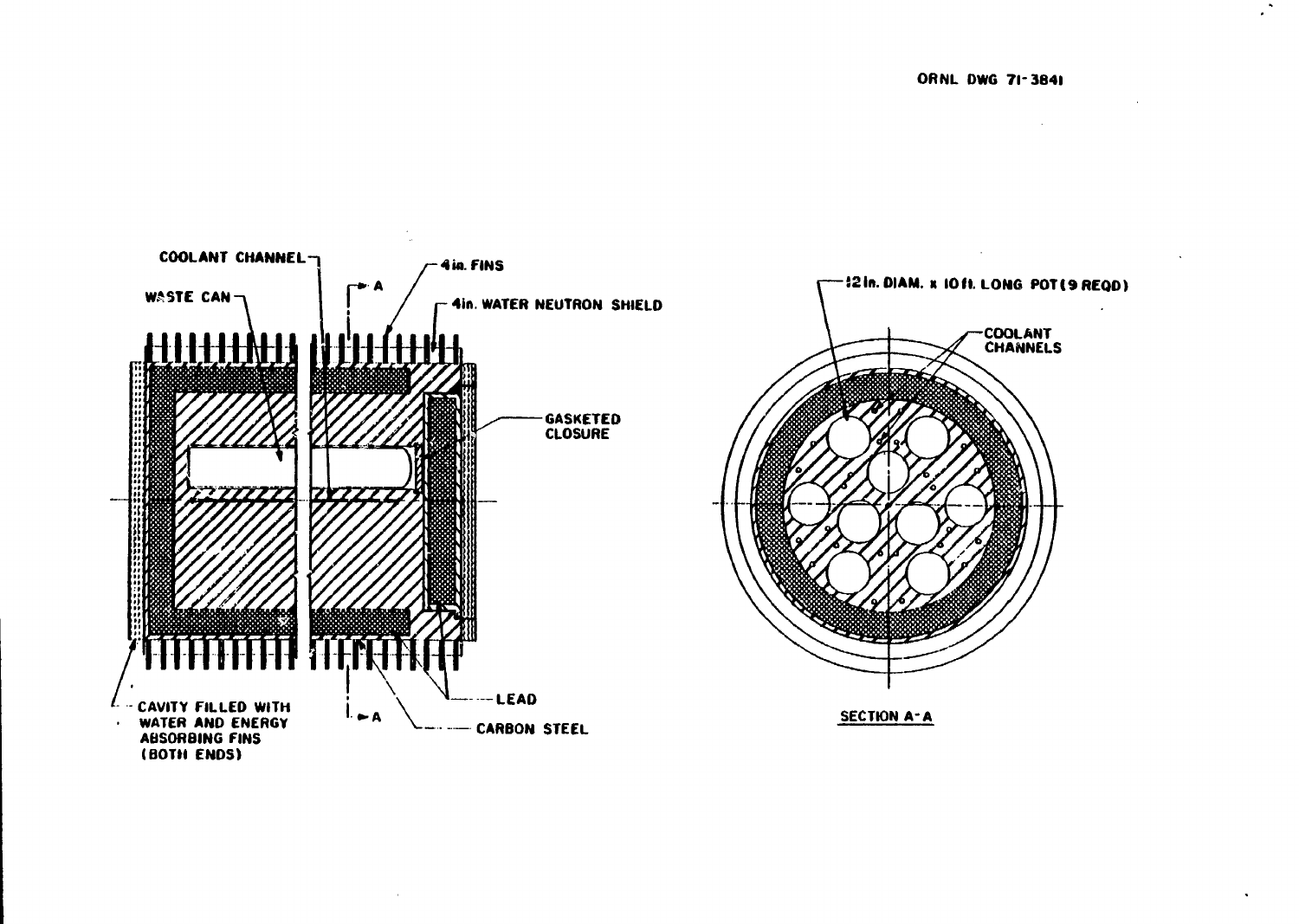

 $\ddot{\phi}$ 

 $\overline{a}$ 

**12 DRUM ALPHA BURIAL UNIT (4 X 8 X 6 FT NOMINAL OVERALL)**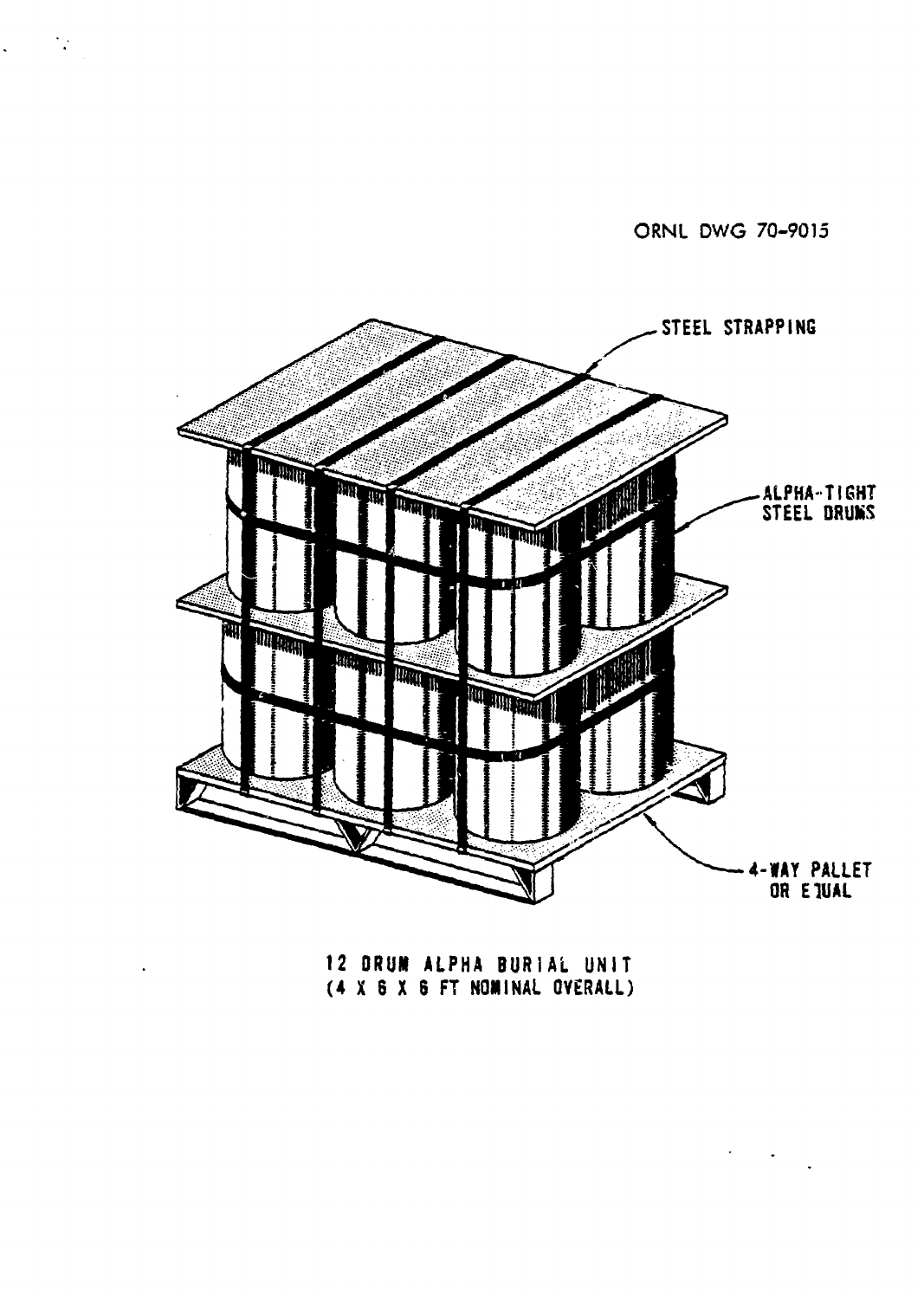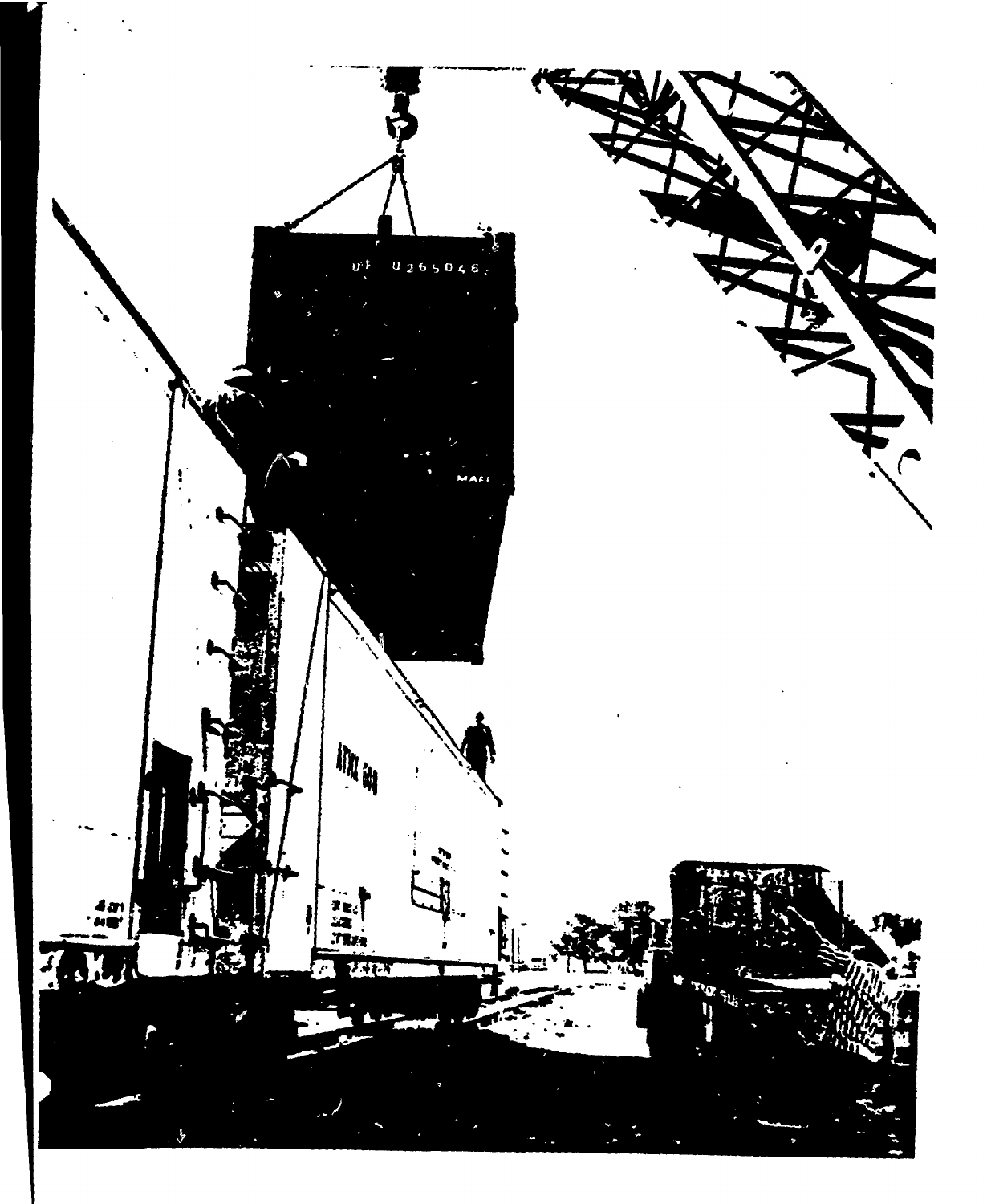

 $\bullet$ 

ORNL - DWG-71-3839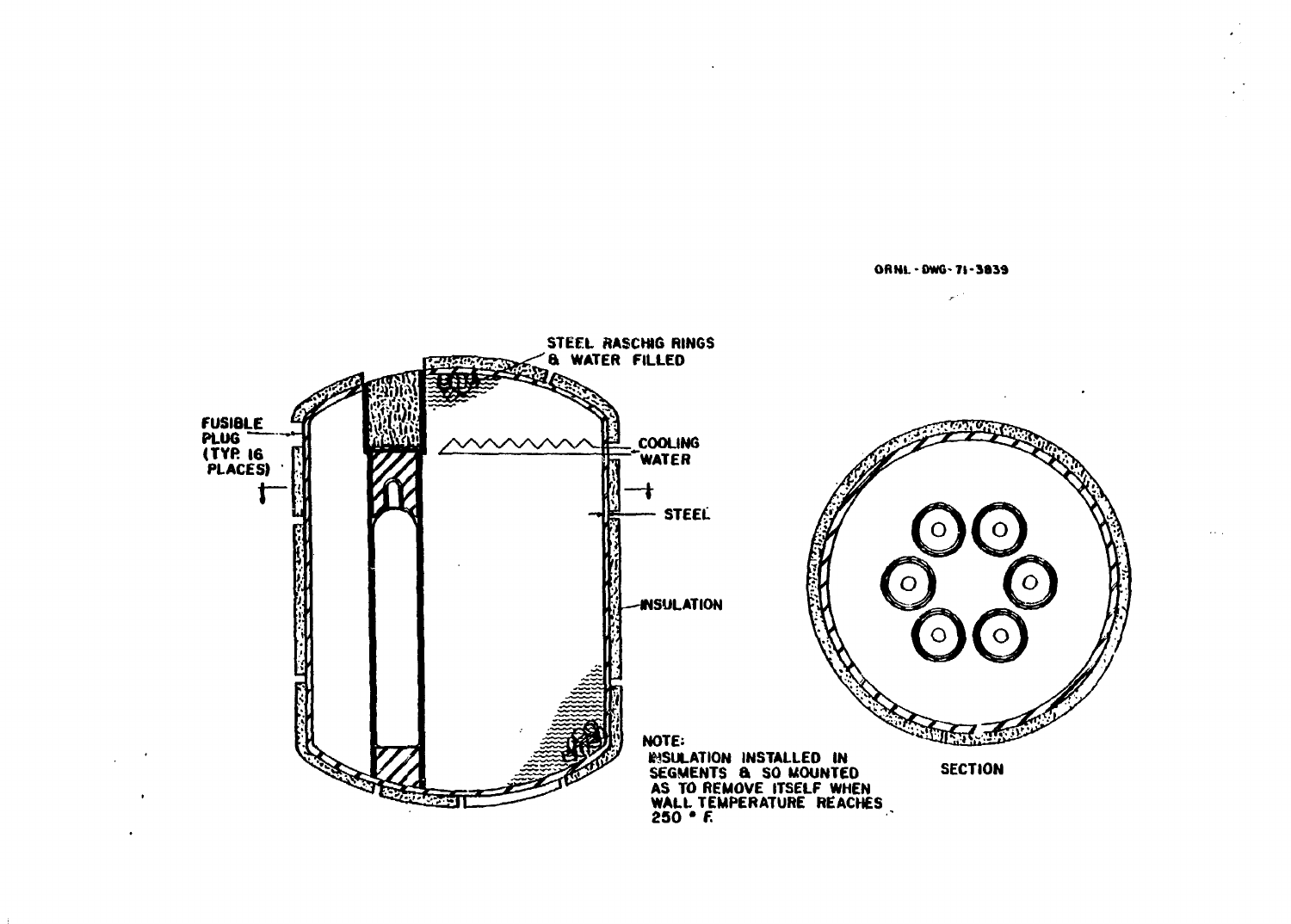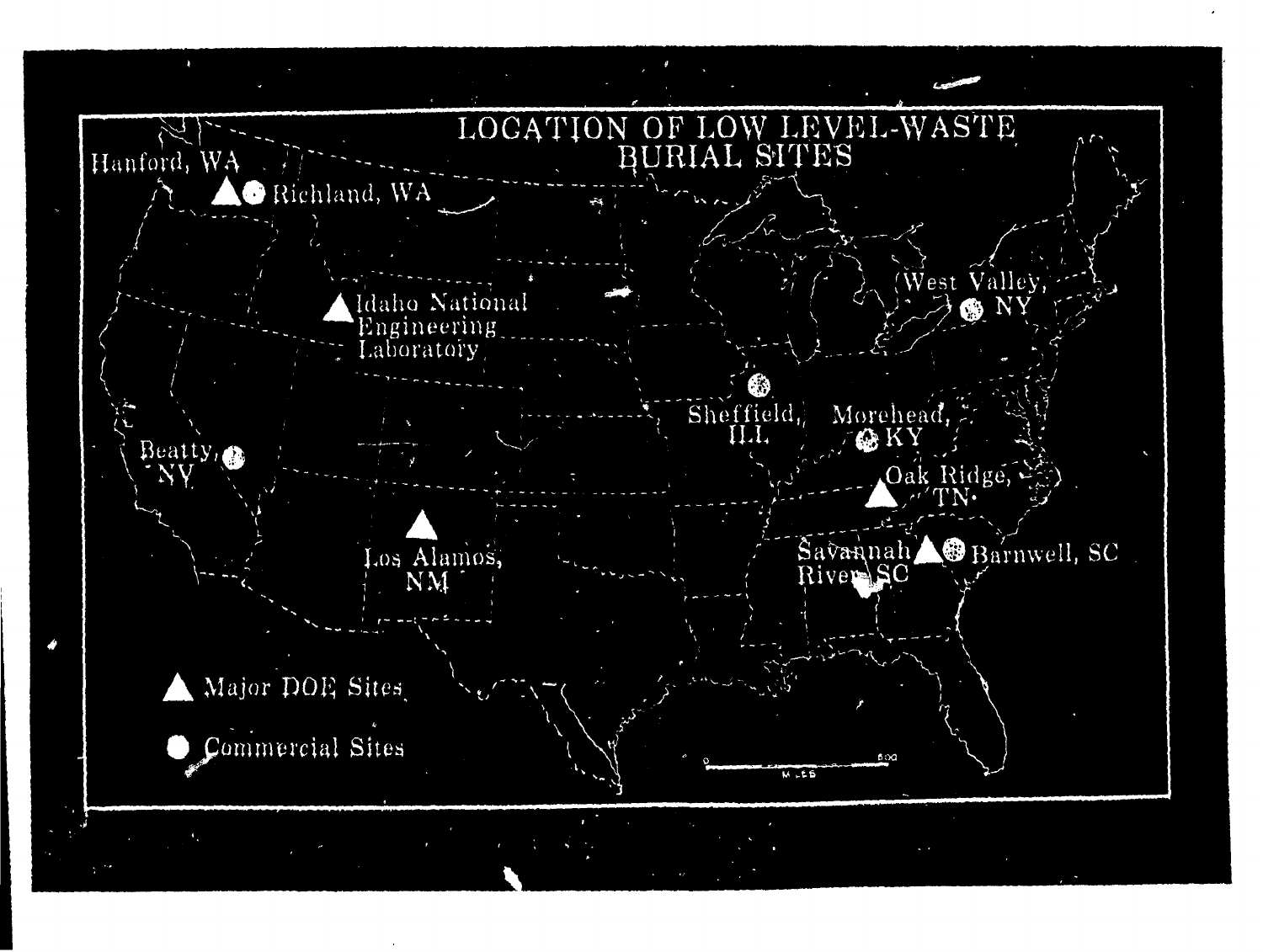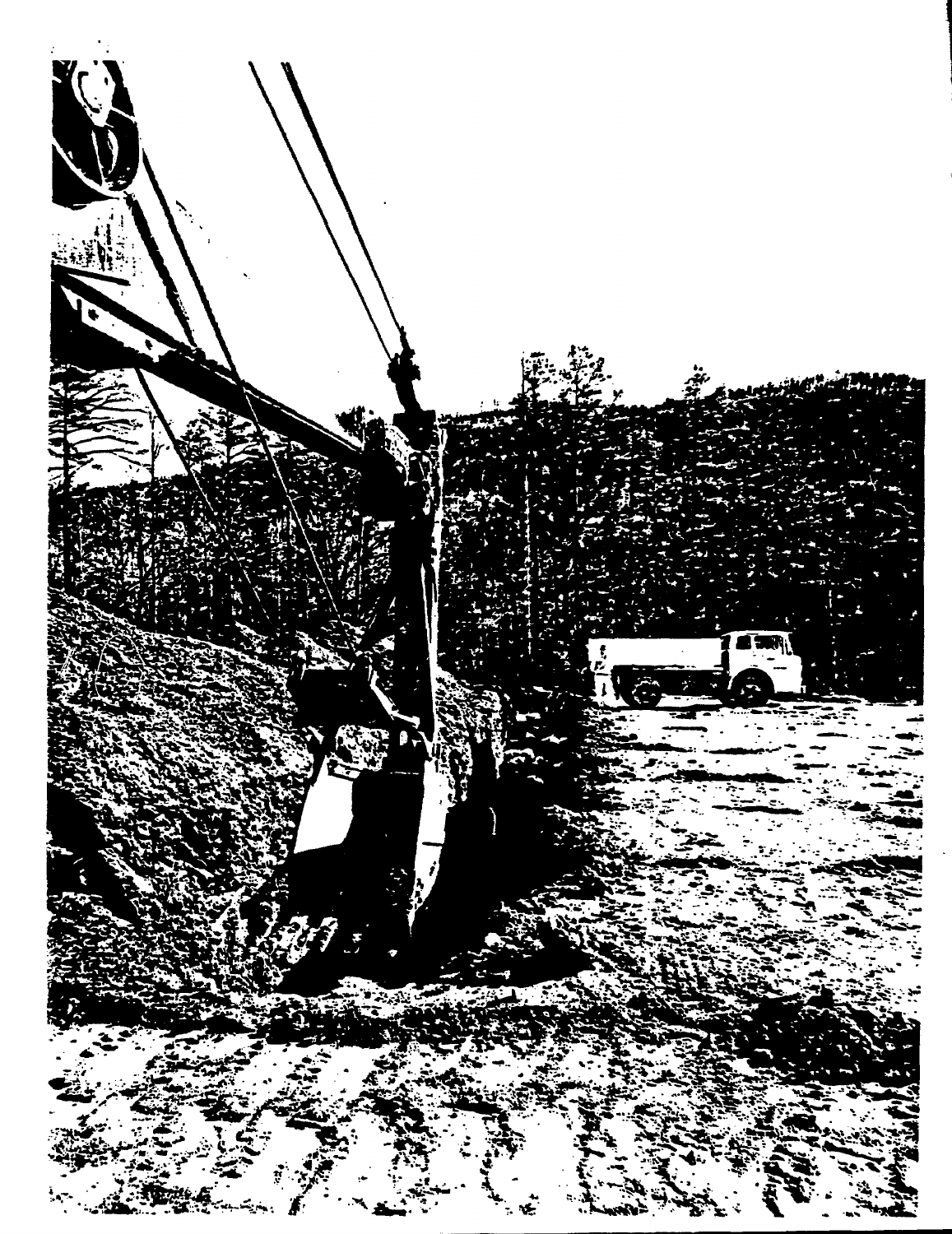

ORNL FRACTURING DISPOSAL PILOT PLANT

 $\bullet$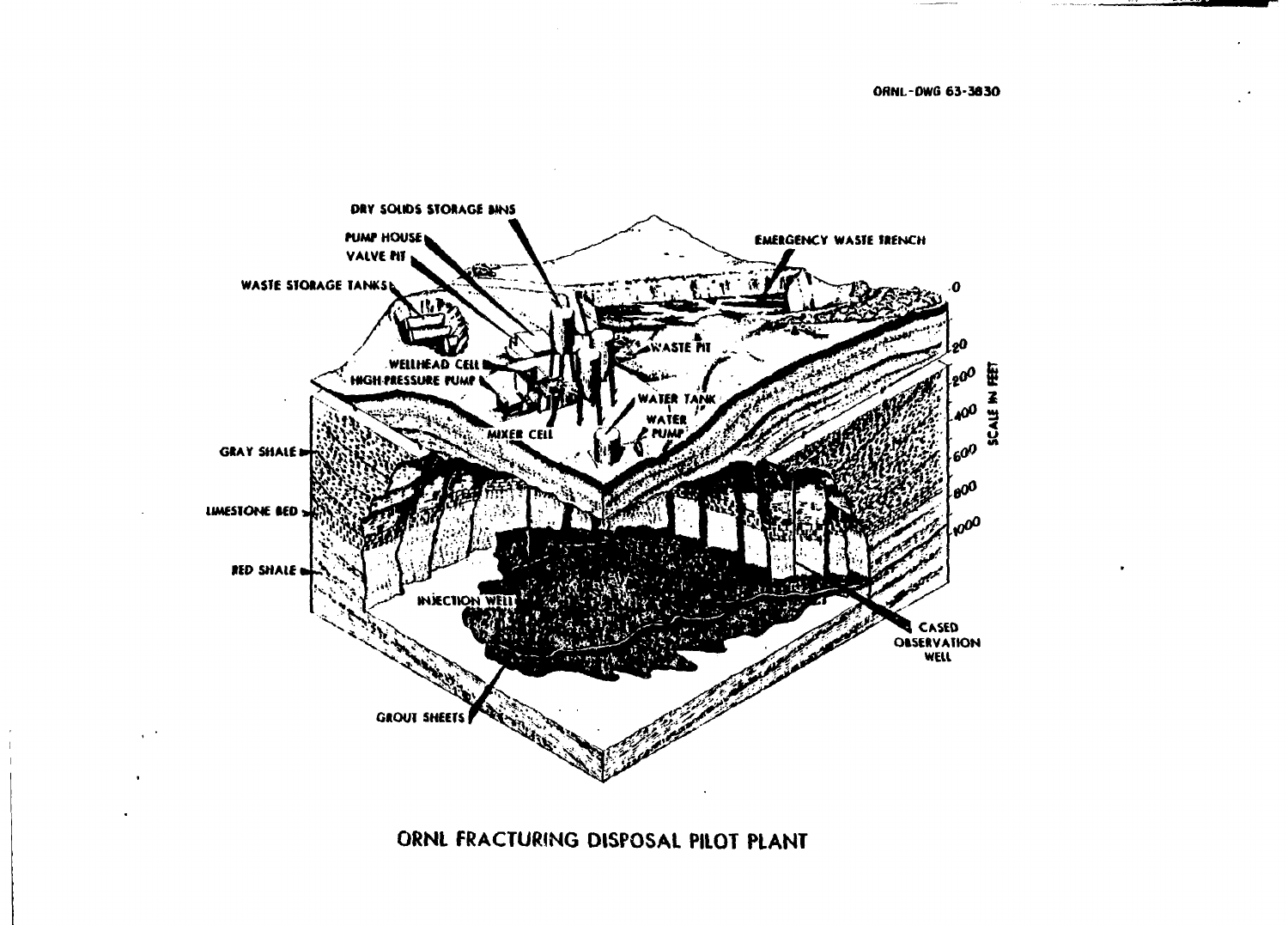# EXCAVATED-CAVERN DISPOSAL OF LOW-LEVEL WASTES LN DRUMS



ÙЪ.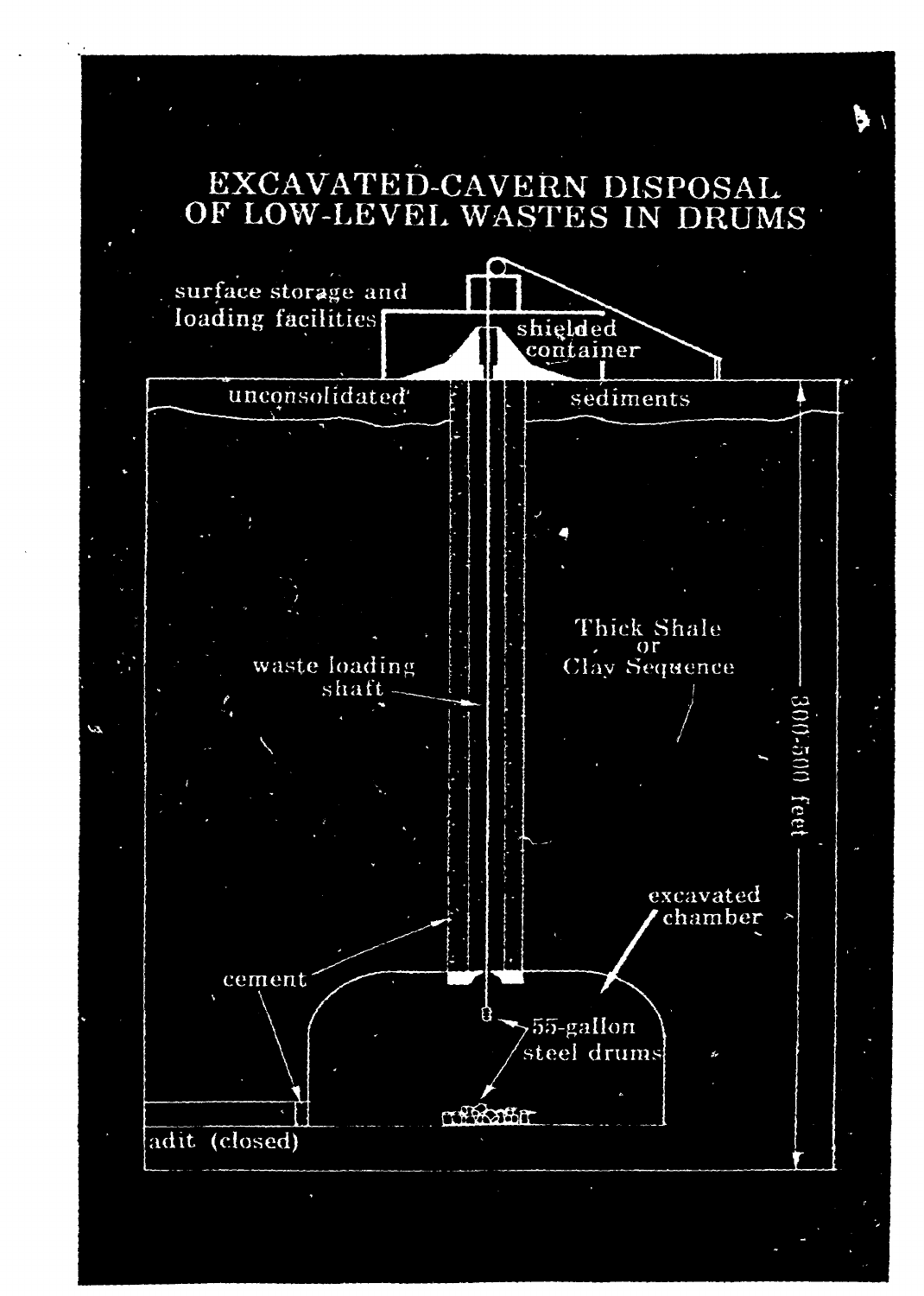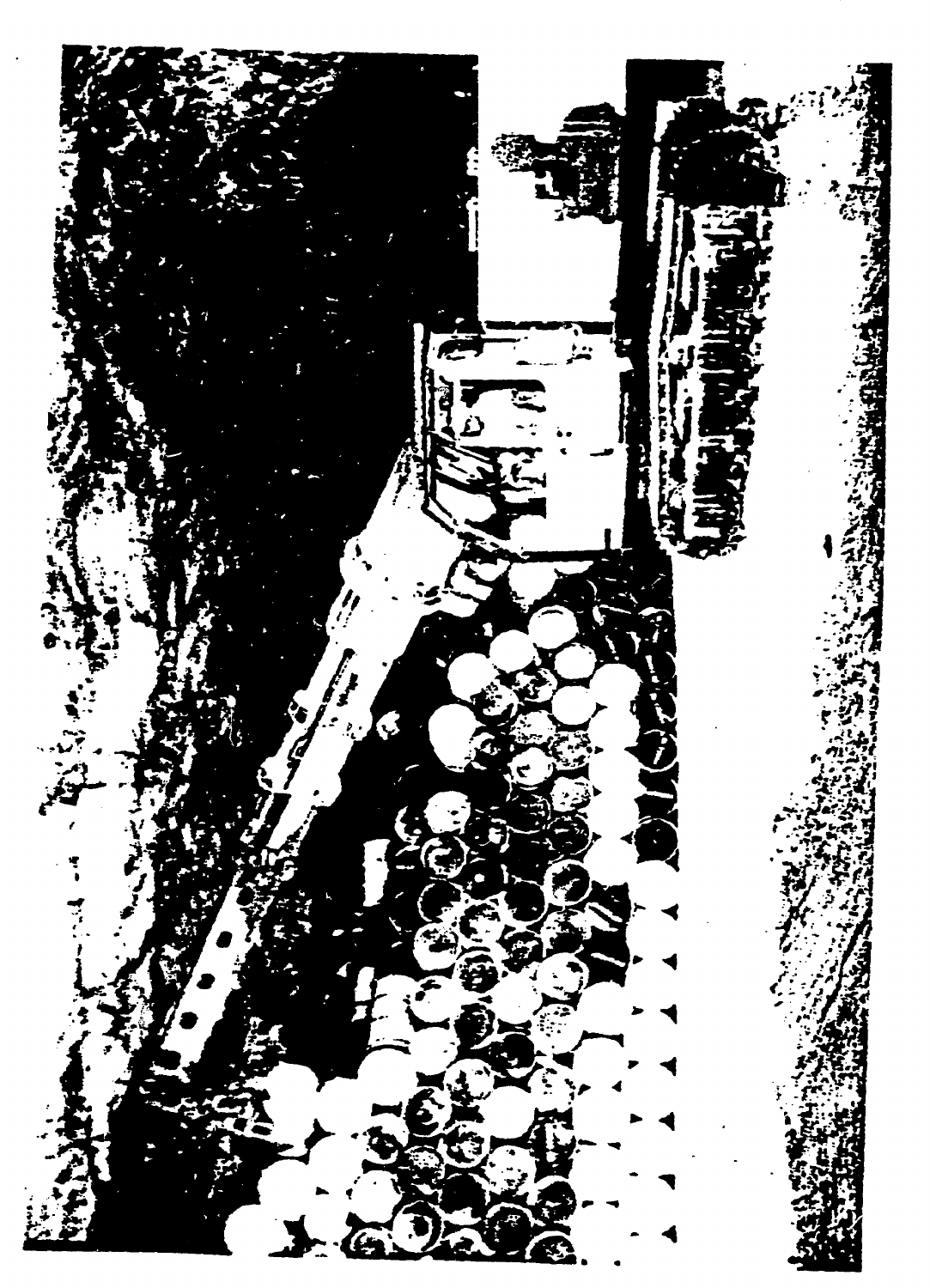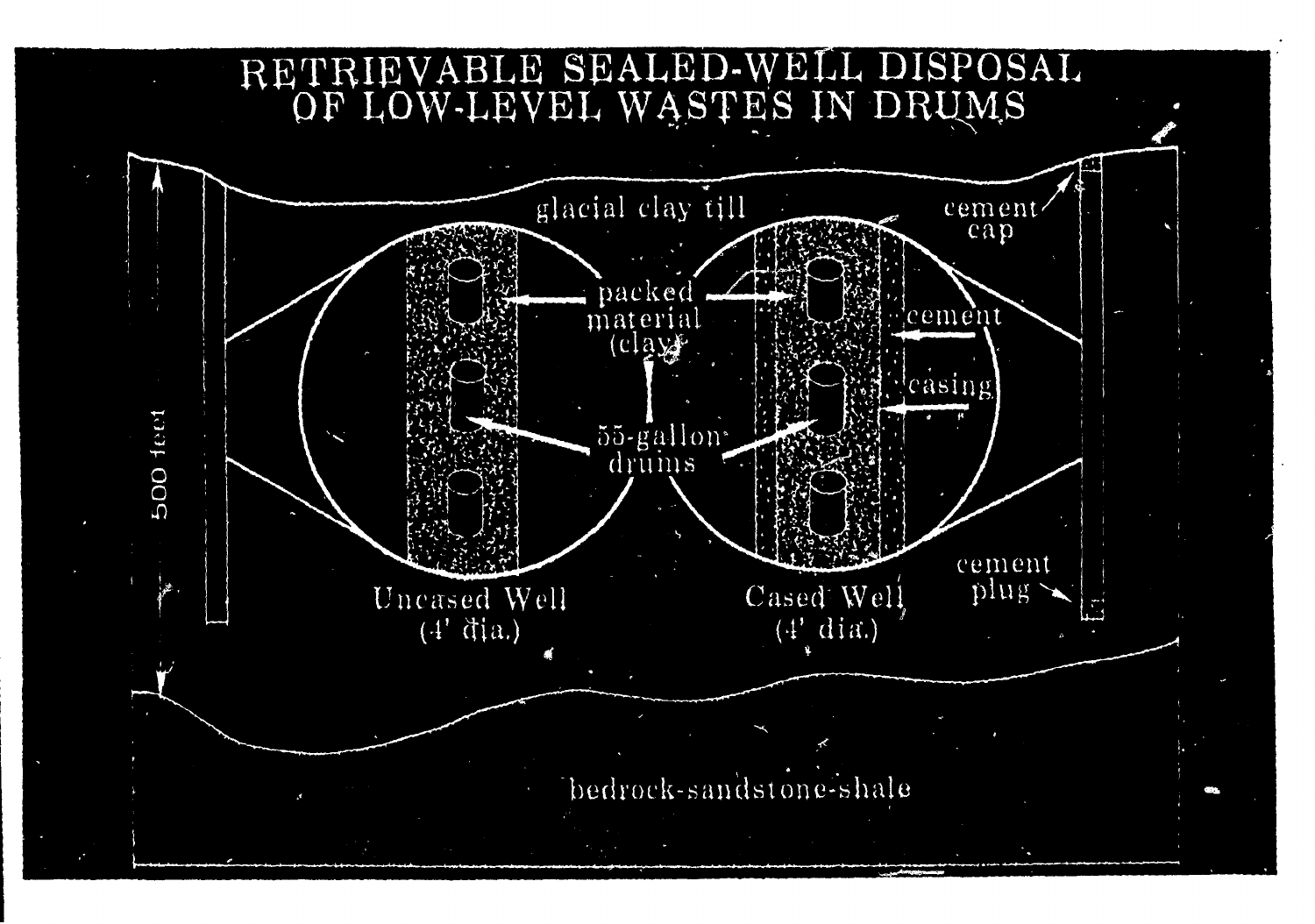![](_page_22_Figure_0.jpeg)

GENERALIZED CONCEPT SOLUTION MINING FINAL STORAGE FACILITY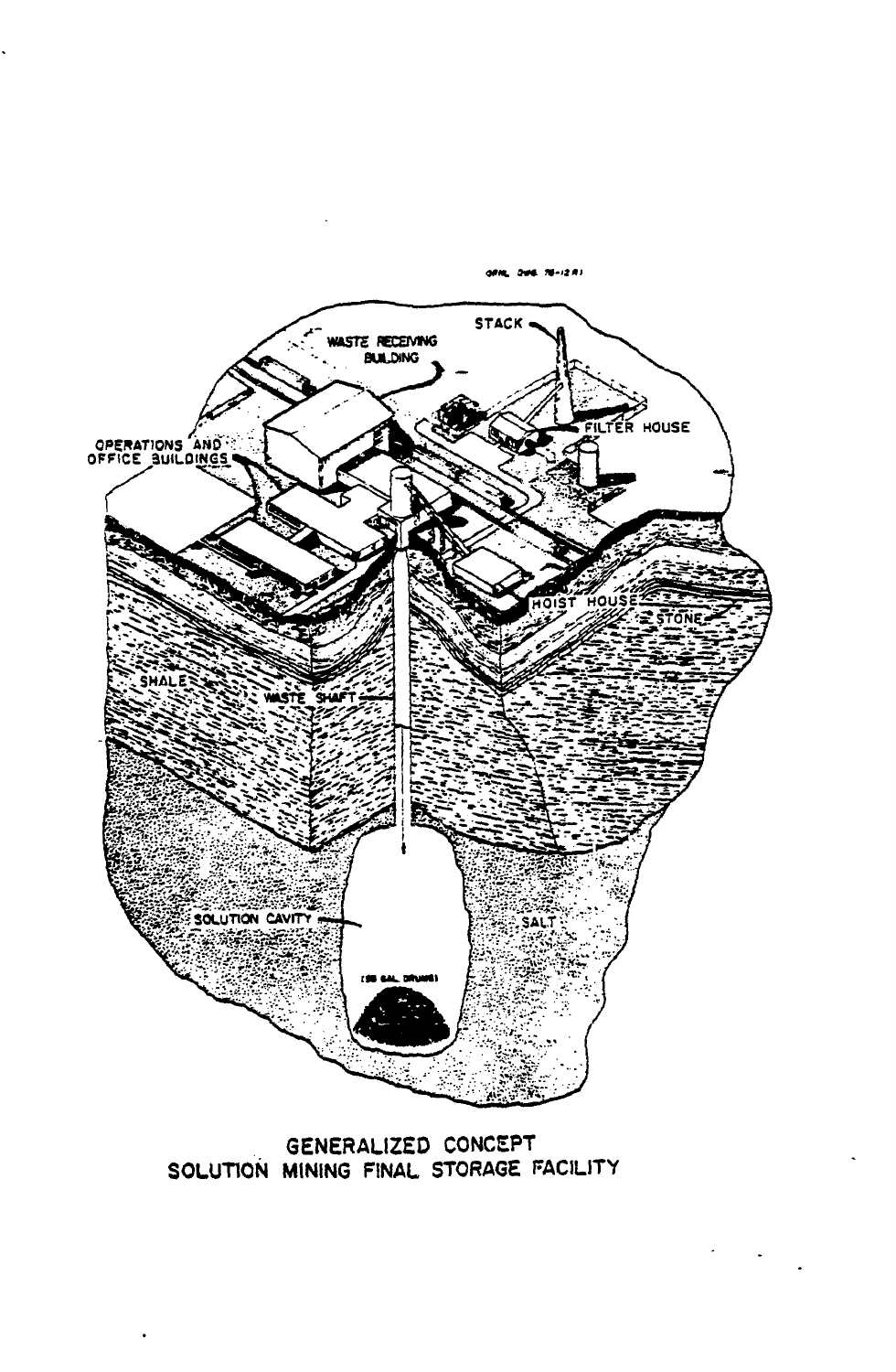### ORNL DWG 74-12661R1

 $\ddot{\phantom{1}}$ 

### POSSIBILITIES FOR LONG-TERM STORAGE AND DISPOSAL

**1. ISOLATION** ON EARTH

STORAGE AS LIQUIDS IN TANKS

STORAGE AS SOLIDS IN CONCRETE STRUCTURES

DISPOSAL AS SOLIDS IN CRYSTALLINE ROCKS

DISPOSAL AS SOLIDS IN SHALES AND CLAYSTONES

DISPOSAL AS SOLIDS IN SALT FORMATIONS

DISPOSAL AT GREAT DEPTHS UNDERGROUND

DISPOSAL AT SEA

DISPOSAL WITHIN POLAR ICE CAPS

- 2. TRANSMUTATION TO NONRAD1OACTIVE SPECIES
- 3. DISPOSAL INTO OUTER SPACE

 $\lambda$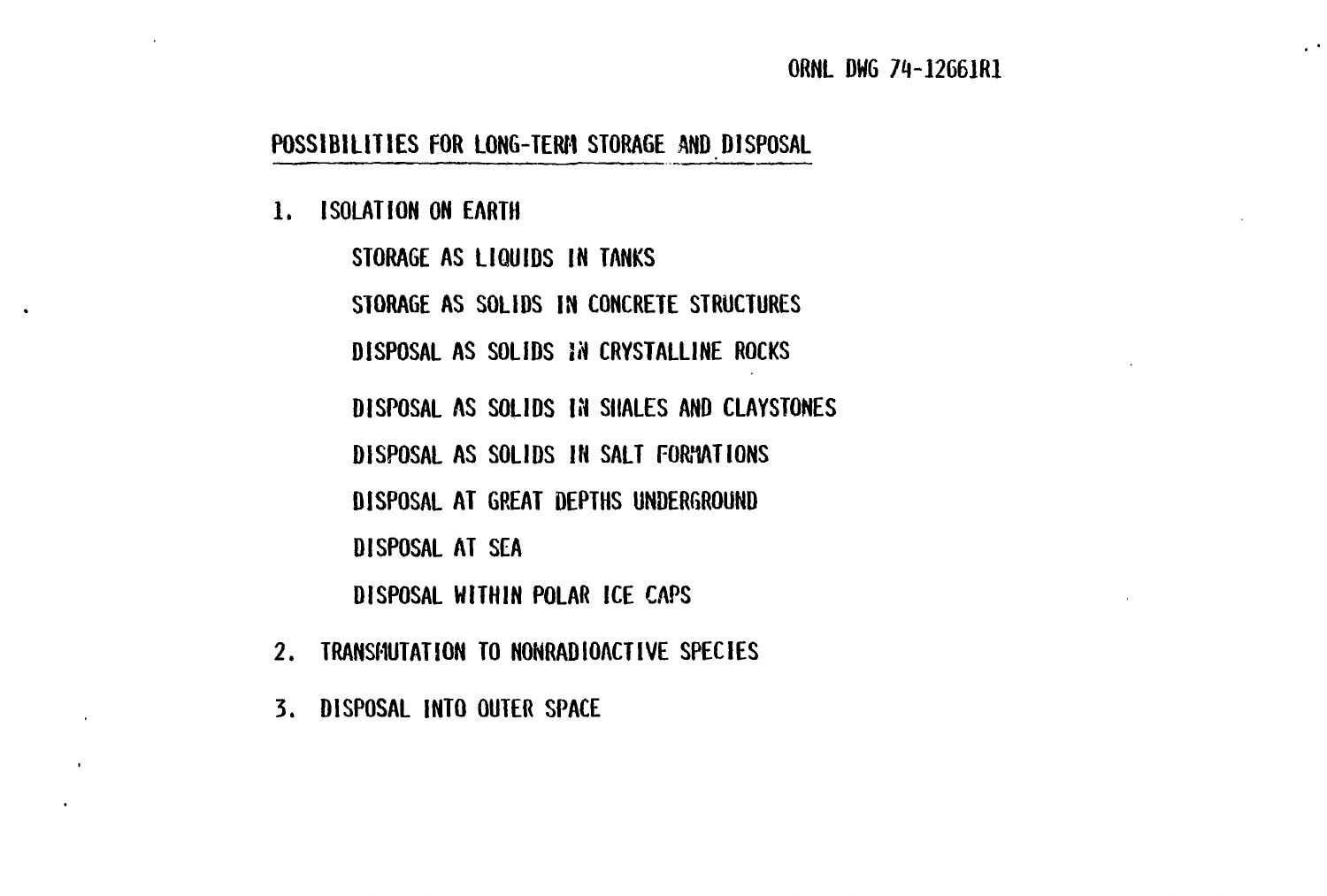![](_page_24_Figure_0.jpeg)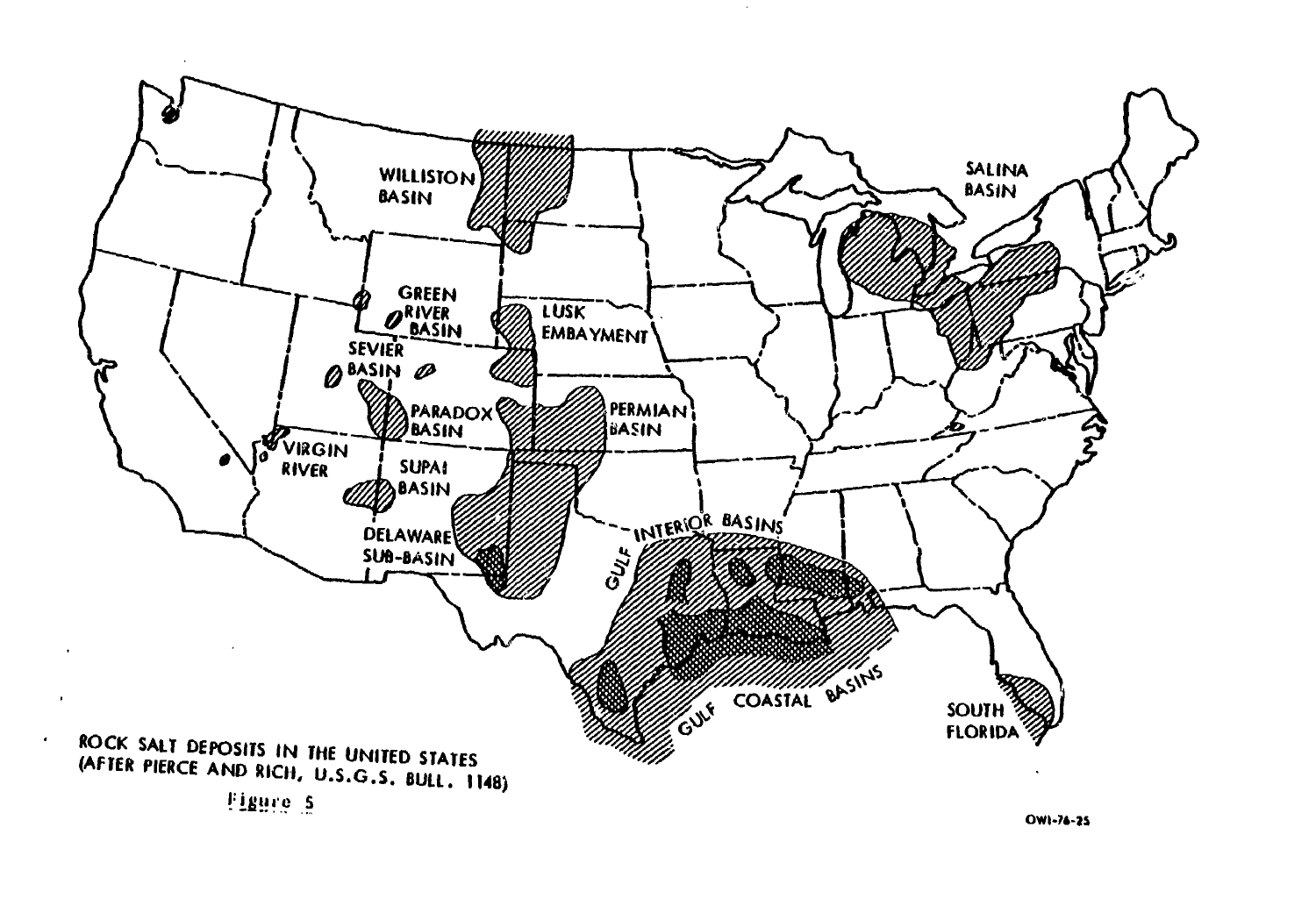![](_page_25_Picture_1.jpeg)

**Thick Bodies of Shale, Mudstone, and Claystone in the U.S.**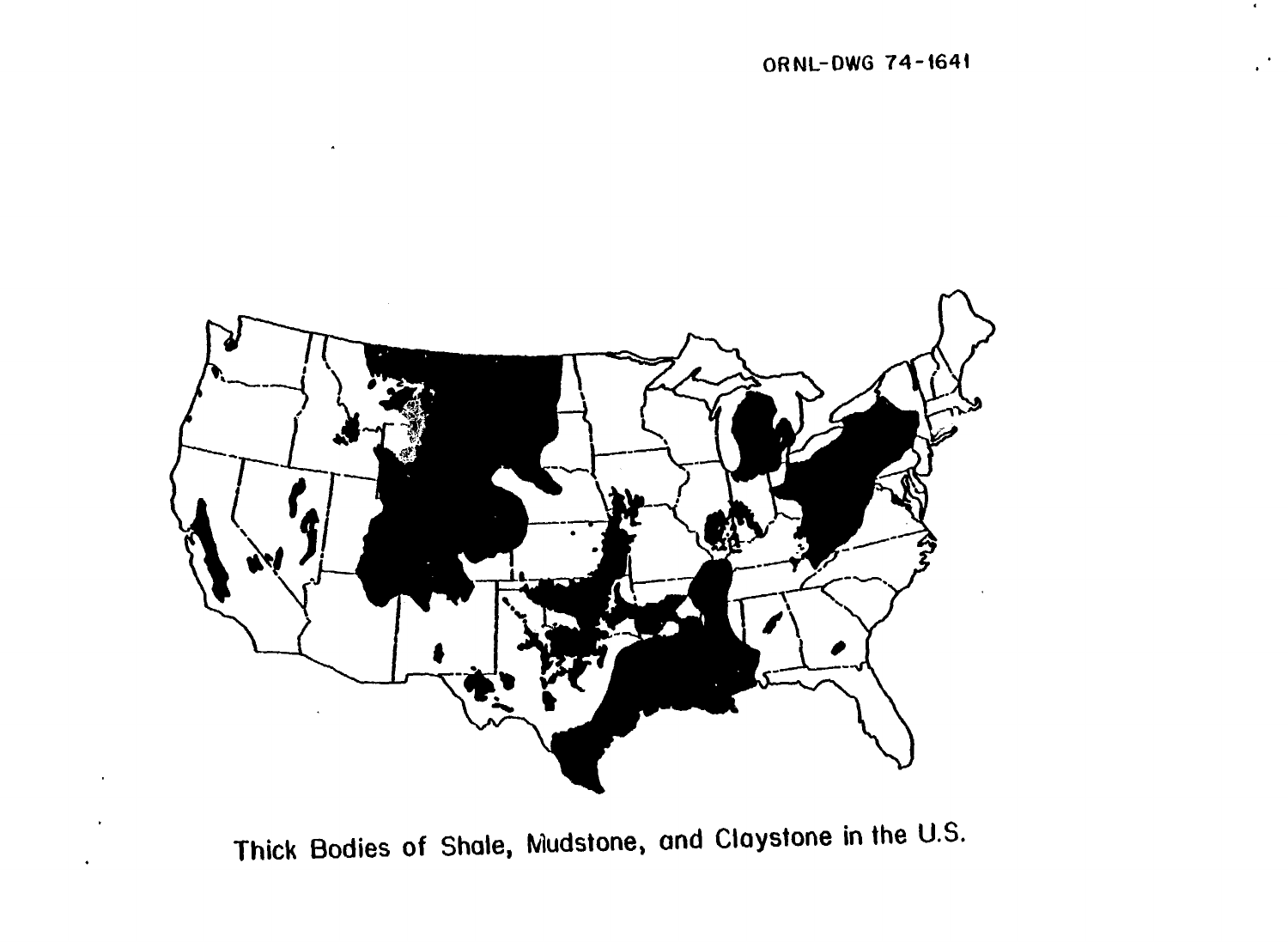![](_page_26_Figure_0.jpeg)

Crystaltine and Volcanic Rocks in the U.S.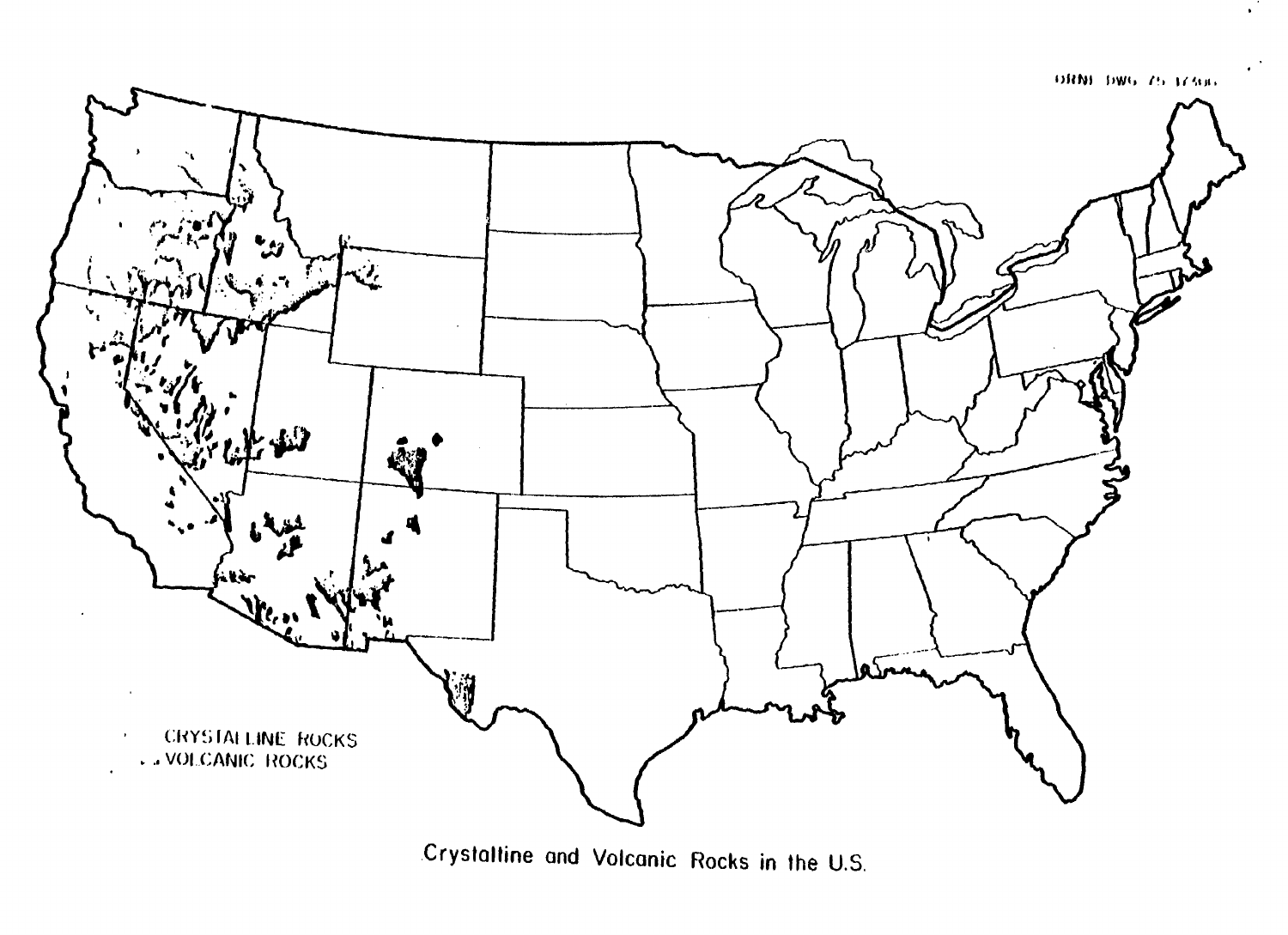**ORNL-LR-DWG 61939 R)**

 $\mathbf{A}$ 

# **ADVANTAGES OF SALT FORMATIONS FOR STORAGE OF RADIOACTIVE WASTES**

**1. ESSENTIALLY IMPERMEABLE**

 $\ddot{\phantom{a}}$ 

- **2. WIDESPREAD AND ABUNDANT**
- **3. HIGH STRUCTURAL STRENGTH**
- **4. LOW COST OF DEVELOPING SPACE**
- **5. GOOD THERMAL CONDUCTIVITY**
- **6. LOCATED IN AREAS OF LOW SEISMICITY**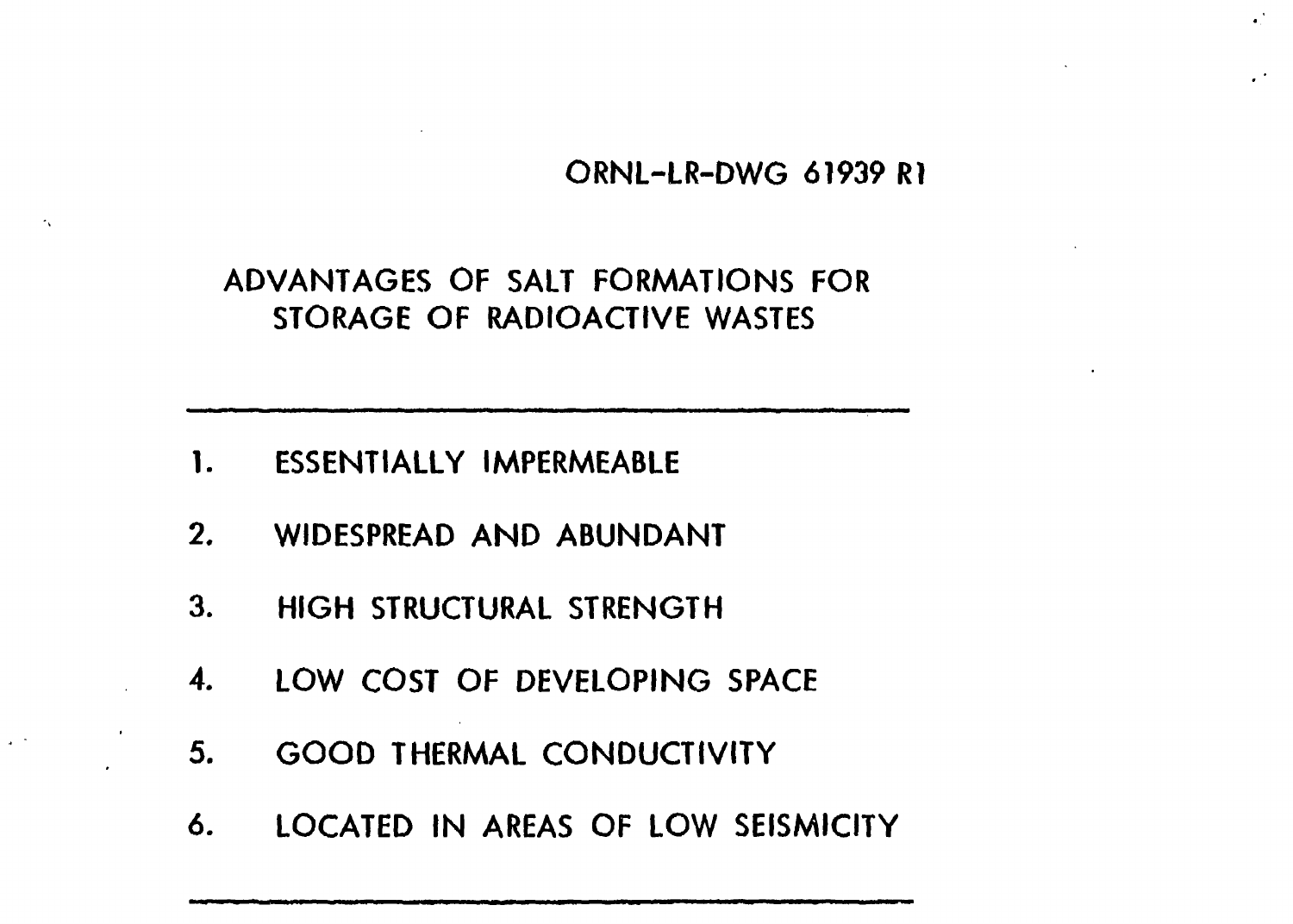$\sim 10^{11}$ 

![](_page_28_Figure_1.jpeg)

![](_page_28_Figure_2.jpeg)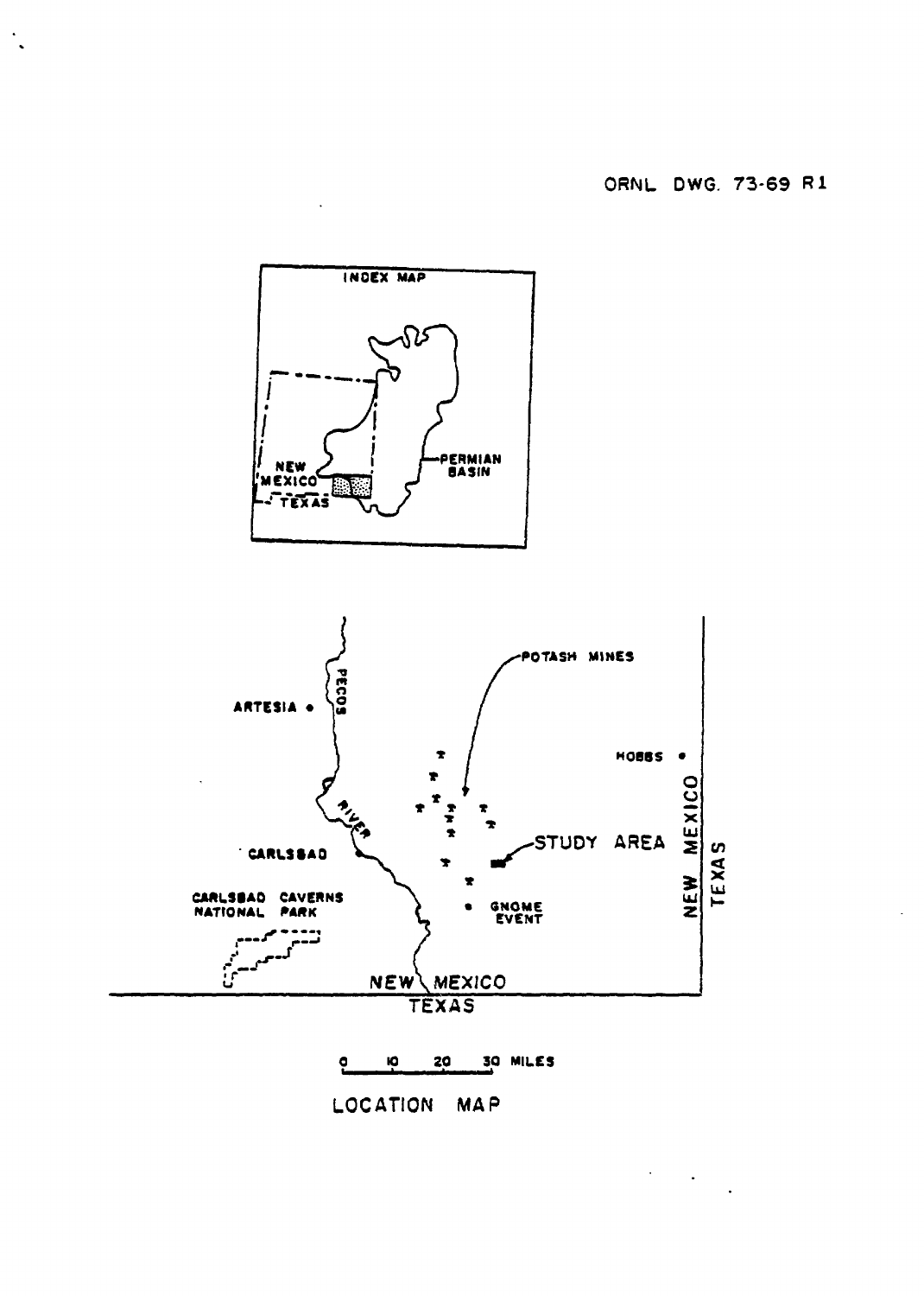![](_page_29_Figure_0.jpeg)

## PILOT PLANT REPOSITORY

 $\sigma_{\rm{eff}}=2.0$ 

 $\ddot{\phantom{0}}$ 

 $\ddot{\phantom{a}}$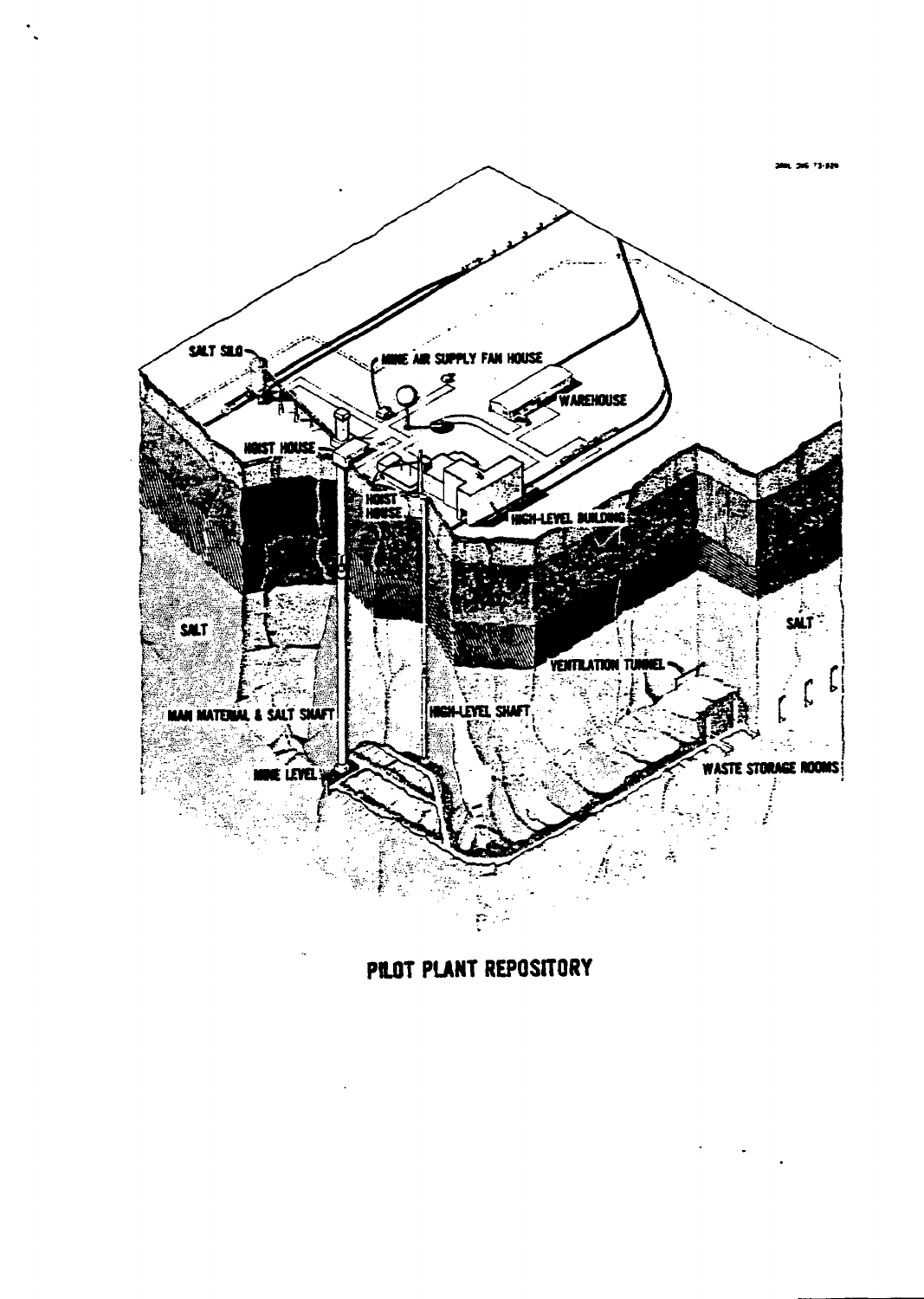![](_page_30_Picture_0.jpeg)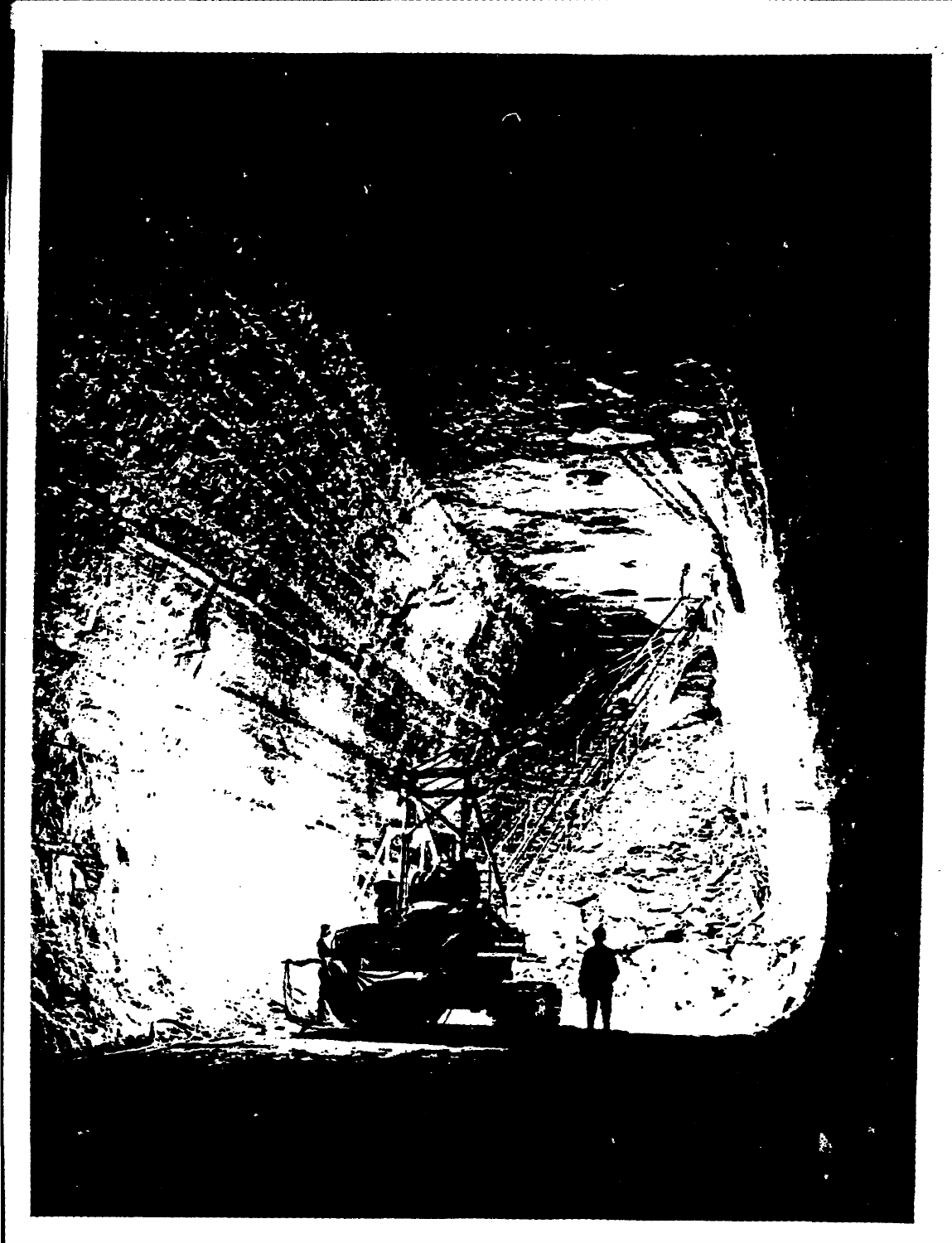## **DOE WASTE ISOLATION PROGRAM ELEMENTS**

- **WIPP (WASTE ISOLATION PILOT PLANT)**
- **PASCO BASIN BASALT**
- **NEVADA TEST SITE**

 $\mathbf{L}$ 

 $\mathcal{E}_{\mathbf{z}} = \mathcal{E}_{\mathbf{z}}$ 

 $\mathbf{L}$ 

**• ONWI (OFFICE OF NUCLEAR WASTE ISOLATION)**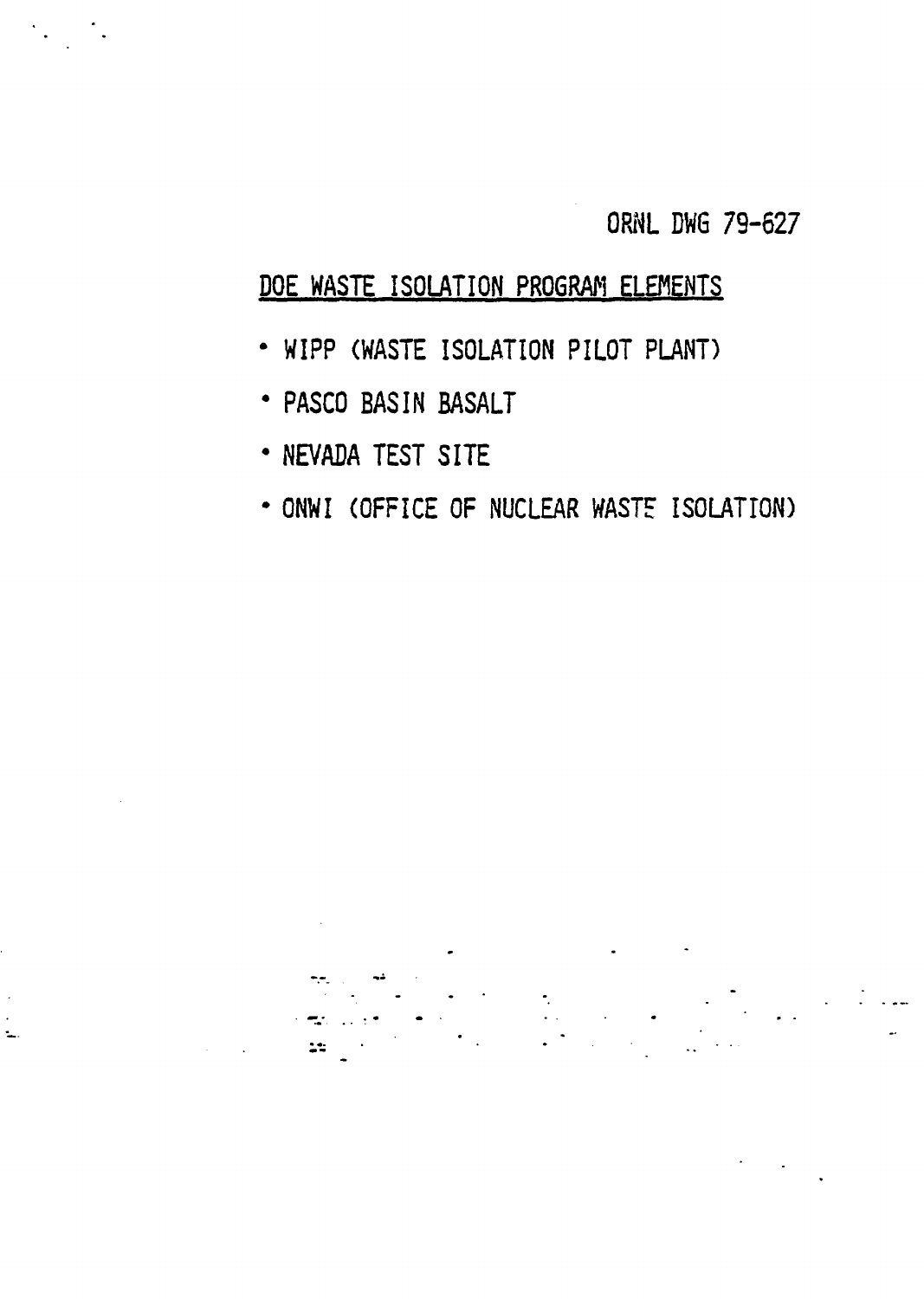$\mathcal{L}^{\text{max}}_{\text{max}}$  ,  $\mathcal{L}^{\text{max}}_{\text{max}}$ 

### **WTPP**

- **RESPONSIBILITY: SANDIA, BECHTEL, WESTIN6H0USE**  $\bullet$
- **MISSION: DEFENSE TRU WASTES, HLW EXPERIMENTS, PROPOSED SPENT FUEL STORAGE**
- **STATUS: SITE SELECTED IN BEDDED SALT**  $\bullet$ **2200 FT BELOW SURFACE**
- $\circ$ **SCHEDULE: OPERATIONAL IN 1985/86**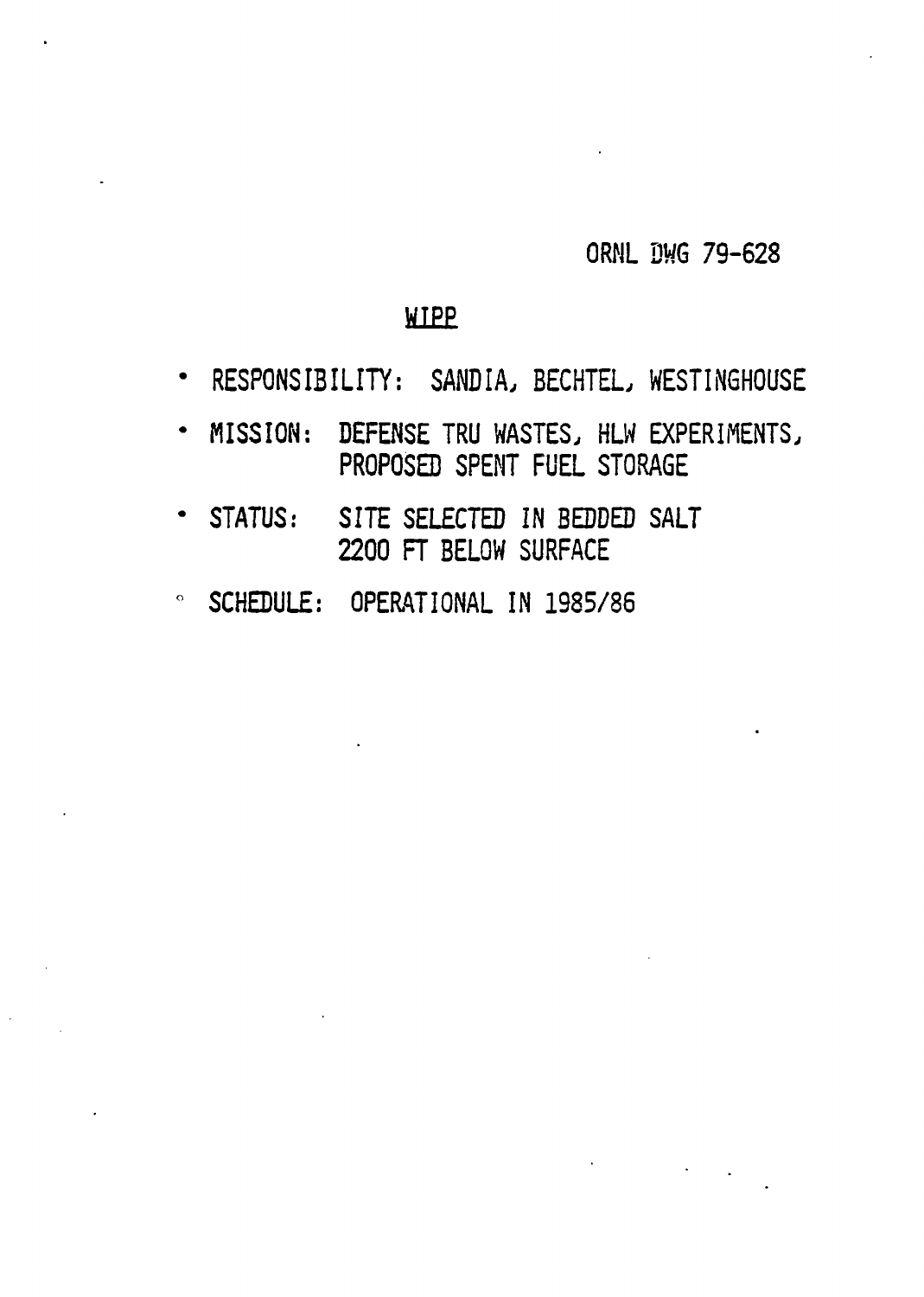### **PASCO BASIN BASALT**

**RESPONSIBILITY: ROCKWELL-HANFORD**

 $\mathcal{L}^{\text{max}}$ 

 $\mathcal{L}^{\text{max}}_{\text{max}}$  and  $\mathcal{L}^{\text{max}}_{\text{max}}$ 

- **MISSION: COMMERCIAL SPENT FUEL OR HLW BUT HAS OBVIOUS APPLICABILITY FOR HANFORD DEFENSE WASTES**
- **STATUS: EXTENSIVE SITE INVESTIGATIONS; CONSTRUCTION UNDERWAY ON USTF (5G00-FT TUNNEL SYSTEM) FOR TEMPERATURE AND MATERIALS TESTING**

 $\mathcal{L}(\mathcal{L}(\mathcal{L}(\mathcal{L}(\mathcal{L}(\mathcal{L}(\mathcal{L}(\mathcal{L}(\mathcal{L}(\mathcal{L}(\mathcal{L}(\mathcal{L}(\mathcal{L}(\mathcal{L}(\mathcal{L}(\mathcal{L}(\mathcal{L}(\mathcal{L}(\mathcal{L}(\mathcal{L}(\mathcal{L}(\mathcal{L}(\mathcal{L}(\mathcal{L}(\mathcal{L}(\mathcal{L}(\mathcal{L}(\mathcal{L}(\mathcal{L}(\mathcal{L}(\mathcal{L}(\mathcal{L}(\mathcal{L}(\mathcal{L}(\mathcal{L}(\mathcal{L}(\mathcal{$ 

**SCHEDULE: OPERATIONAL IN 1990/92**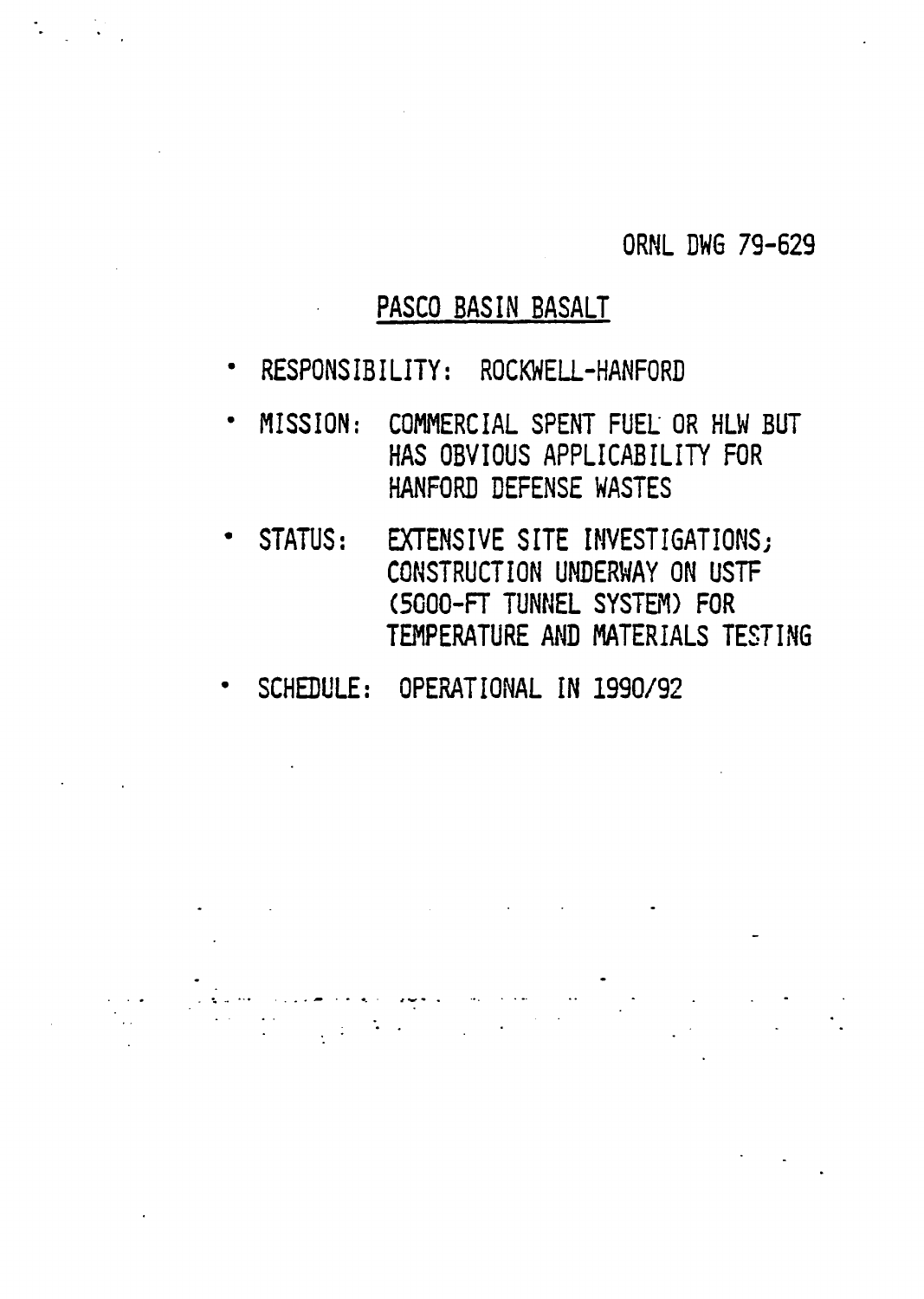$\label{eq:2} \frac{1}{\sqrt{2}}\frac{1}{\sqrt{2}}\frac{1}{\sqrt{2}}\frac{1}{\sqrt{2}}\left(\frac{1}{\sqrt{2}}\frac{1}{\sqrt{2}}\right)\frac{1}{\sqrt{2}}\frac{1}{\sqrt{2}}\frac{1}{\sqrt{2}}\frac{1}{\sqrt{2}}\frac{1}{\sqrt{2}}\frac{1}{\sqrt{2}}\frac{1}{\sqrt{2}}\frac{1}{\sqrt{2}}\frac{1}{\sqrt{2}}\frac{1}{\sqrt{2}}\frac{1}{\sqrt{2}}\frac{1}{\sqrt{2}}\frac{1}{\sqrt{2}}\frac{1}{\sqrt{2}}\frac{1}{\sqrt{2$ 

# **NEVADA TEST SITE**

- **RESPONSIBILITY: SANDIA, LIVERMORE**
- **MISSION: COMMERCIAL SPENT FUEL AND HLW STORAGE/DISPOSAL**
- **STATUS: FIELD TESTS/INVESTIGATIONS OF**  $\bullet$ **GRANITE, ARGILLITE, TUFF, AND ALLUVIUM HAVE NOT SHOWN EXPECTED PROMISE TO-DATE**

**SCHEDULE: UNCERTAIN**

المساحات المراجع<br>المراجع المساحات

 $\mathbf{L}$ 

 $\frac{1}{3}$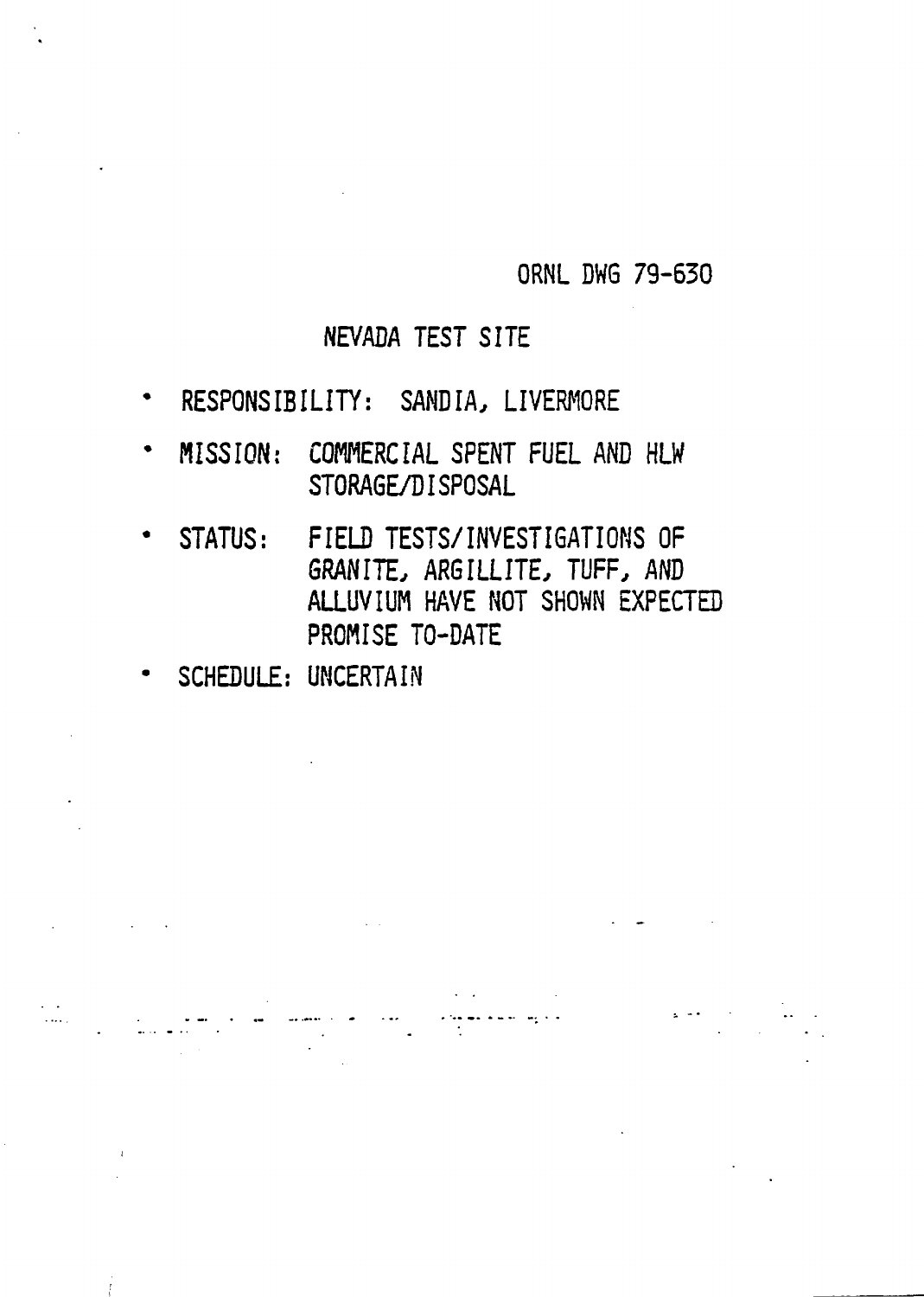## **ONWI**

- **RESPONSIBILITY: BATTELLE MEMORIAL INSTITUTE**
- **MISSION: COMMERCIAL SPENT FUEL, HIX TRU WASTES IN SALT, SHALE, AND GRANITE**
- **STATUS AND SCHEDULE**

 $\mathbb{R}^2$ 

- **SITE SELECTED IN SALT DOME IN 1981**
- **SITE SELECTED IN PARADOX BASIN SALT IN 1983**
- **SITE SELECTED. IN PERMIAN BASIN SALT IN 1983**
- **SITE SELECTED IN SALINA BASIN SALT IN 1984/85**
- **EFFORT INCREASING OH SHALE AND GRANITE**